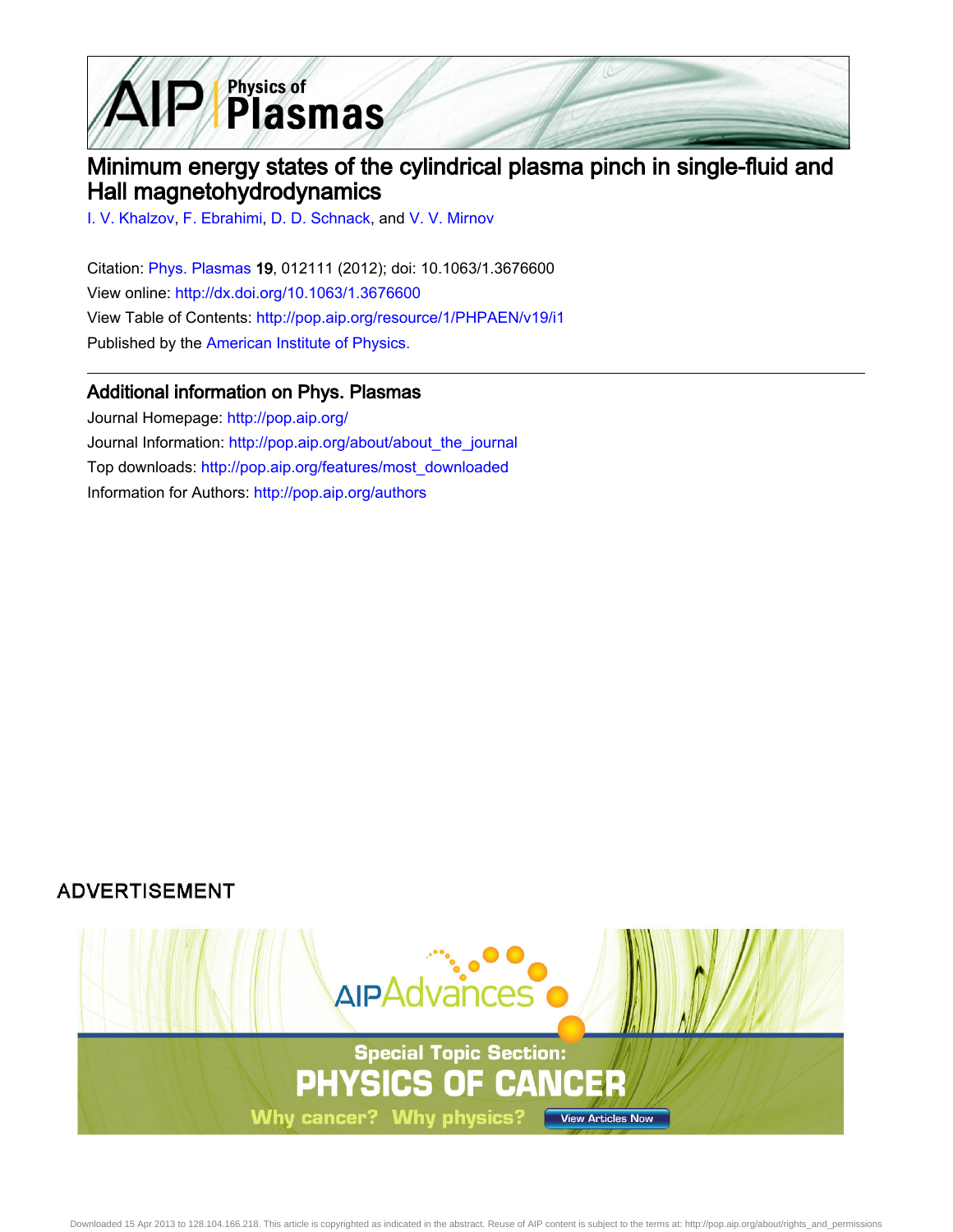# [Minimum energy states of the cylindrical plasma pinch in single-fluid](http://dx.doi.org/10.1063/1.3676600) [and Hall magnetohydrodynamics](http://dx.doi.org/10.1063/1.3676600)

I. V. Khalzov,<sup>1</sup> F. Ebrahimi,<sup>2</sup> D. D. Schnack,<sup>1</sup> and V. V. Mirnov<sup>1</sup>

<sup>1</sup>Center for Magnetic Self-Organization, University of Wisconsin, 1150 University Avenue, Madison, Wisconsin 53706, USA

 $^{2}$ University of New Hampshire, 8 College Road, Durham, New Hampshire 03824, USA

(Received 24 May 2011; accepted 29 November 2011; published online 20 January 2012)

Relaxed states of a plasma column are found analytically in single-fluid and Hall magnetohydrodynamics (MHD). We perform complete minimization of the energy with constraints imposed by invariants inherent in the corresponding models. It is shown that the relaxed state in Hall MHD is a force-free magnetic field with uniform axial flow and/or rigid azimuthal rotation. In contrast, the relaxed states in single-fluid MHD are more complex due to the coupling between velocity and magnetic field. Cylindrically and helically symmetric relaxed states are considered for both models. Helical states may be time dependent and analogous to helical waves, propagating on a cylindrically symmetric background. Application of our results to reversed-field pinches (RFP) is discussed. The radial profile of the parallel momentum predicted by the single-fluid MHD relaxation theory is shown to be in reasonable agreement with experimental observation from the Madison symmetric torus RFP experiment. © 2012 American Institute of Physics. [doi:[10.1063/1.3676600\]](http://dx.doi.org/10.1063/1.3676600)

### I. INTRODUCTION

Many magnetized plasma systems exhibit the phenomenon of self-organization—the spontaneous tendency to evolve toward preferred configurations with ordered structure. Theoretical prediction of such configurations is a long-standing problem for both laboratory and astrophysical applications. Due to the complexity and nonlinearity of plasma behavior there is no universal mathematical methodology, except direct numerical simulations, that would be able to describe the final self-organized states in all systems.

Among the plasma systems, whose self-organized states can be predicted theoretically, are the systems without external energy supply. In such isolated systems, the process of self-organization is usually referred to as relaxation. The concept of plasma relaxation was proposed by Taylor, $<sup>1</sup>$  $<sup>1</sup>$  $<sup>1</sup>$  who</sup> conjectured that during turbulent dynamics a slightly resistive magnetohydrodynamic (MHD) system tends to minimize its magnetic energy while conserving the total magnetic helicity. The underlying basis of this approach is the principle of selective decay of invariants, $1-3$  $1-3$  $1-3$  i.e., one or more ideal invariants of the system (conserved in the absence of dissipation) are less susceptible to dissipation than energy and thus can be considered as constants during the relaxation process. Mathematically the relaxation theory is formulated as a variational procedure for obtaining a relaxed state by minimizing the energy subject to constraints.

The Taylor theory has been successfully tested in experiments<sup>[4–6](#page-13-0)</sup> and applied for explaining the magnetic structures in laboratory plasmas such as the reversed-field pinch (RFP), multipinch, and spheromak. $2,3$  $2,3$  $2,3$  However, the classical Taylor theory does not include possibility of flows that are ubiquitous in experimentally observed relaxed states. The origin of these flows is not well understood; laboratory plasmas rotate in the toroidal and poloidal directions even in the absence of externally applied torques (intrinsic rotation). Further, the experimental parameters are such that the single-fluid MHD model may not be strictly valid, and the inclusion of the effects of separate ion and electron fluids in the model may be required.

The present work is motivated by the recent progress in plasma velocity measurements in the Madison symmetric torus RFP experiment, which show an abrupt change of the global flows during the relaxation events. Detailed temporal and spatial measurements of flow dynamics indicate significant radial angular momentum transport and flattening of the radial flow profiles.<sup>[7](#page-13-0)</sup>

The goal of the present paper is to determine the minimum energy (relaxed) states for a cylindrical RFP, to analyze the possibility of plasma flows in such states in both standard (single-fluid) and Hall MHD (a two-fluid model with massless electrons), and to elucidate their global properties. Since the RFP has significant fraction of "bad" magnetic curvature caused by poloidal magnetic field, the effect of the toroidal curvature can be ignored. The geometry of periodic cylinder is a good approximation for RFP theory and simulations. $2,3$  We employ a variational procedure that includes all ideal invariants inherent in corresponding models. While the experiments are open systems that interact with the external environment through applied voltages, here we consider only closed systems. This is consistent with Taylor's approach,  $1,2$  $1,2$  $1,2$ which has been reliable for predicting the general properties of relaxed magnetic fields without flow. The fields and flows predicted by the present theory may be relevant to the flows that are observed after the crash phase of sawtooth cycle in the RFP. Of course, we cannot comment on the origin of these flows, only on their relaxed properties.

In the framework of single-fluid MHD, the problem of finding relaxed states with flows in geometries relevant to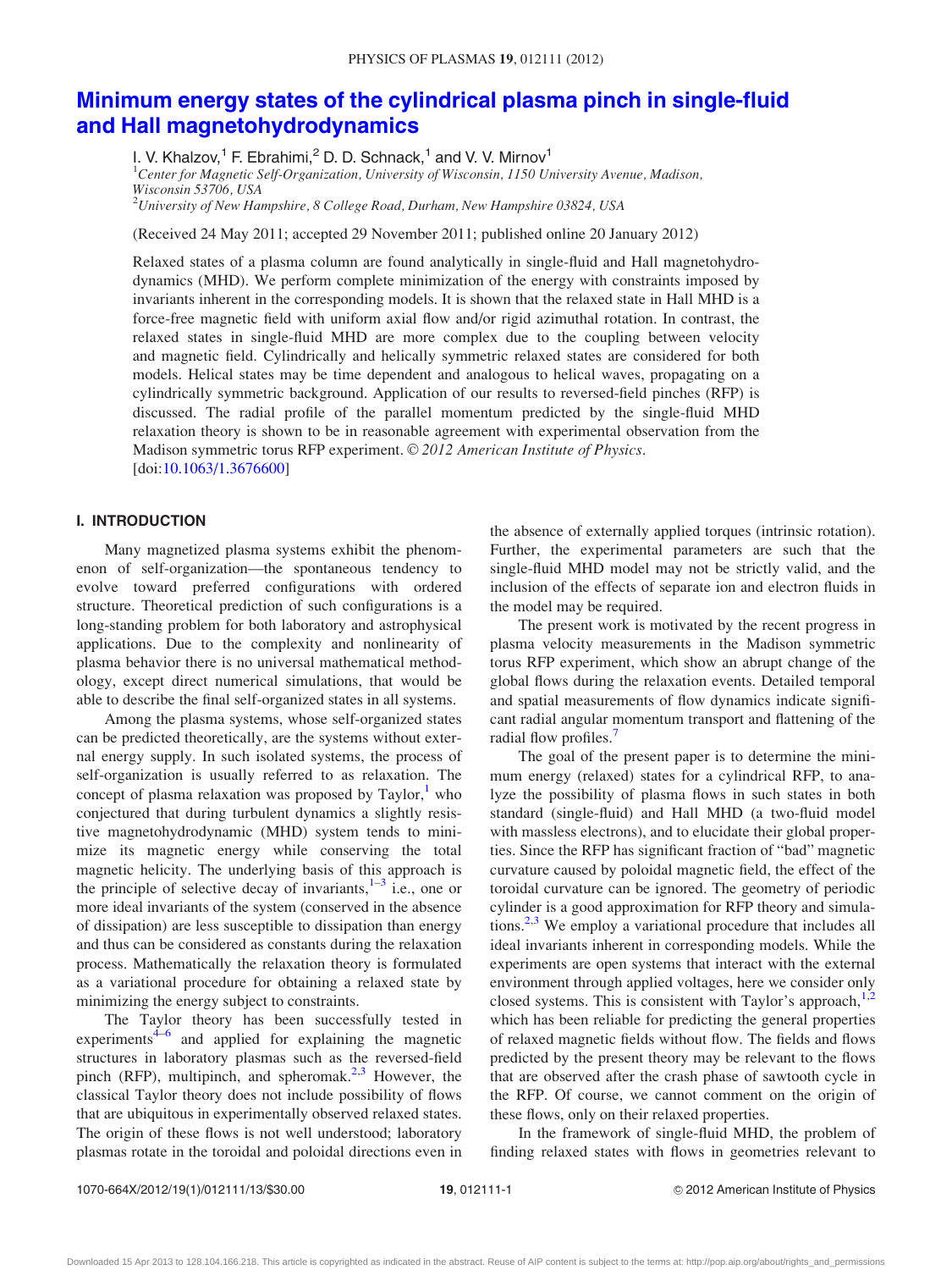<span id="page-2-0"></span>RFP is addressed in several papers. $8-11$  The relaxed flows in these papers are obtained by including into energy minimization procedure the additional constraints, such as cross helicity and momentum (or its components). It should be emphasized here that the cross helicity is an ideal invariant of incompressible MHD and in some special cases of compressible MHD (e.g., Ref. [8\)](#page-13-0); it is also a rugged invariant during relaxation in the presence of dissipation, which is confirmed by numerical simulations.<sup>[12](#page-13-0)</sup> Energy minimization with the cross helicity constraint in periodic cylinder yields a relaxed state with flow parallel to force-free magnetic field<sup>[9](#page-13-0)</sup> (results are corrected in Ref. [10](#page-13-0)). In Refs. [8](#page-13-0) and [11](#page-13-0) in addition to the cross helicity, the total angular momentum is taken into account as a conserved quantity in toroidal geometry. This leads to a relaxed state with combination of parallel flow and rigid toroidal rotation. In present paper, we generalize the results of Refs. [9](#page-13-0) and [10](#page-13-0) by considering along with the cross helicity the total angular and axial momenta as additional invariants of the cylindrical plasma pinch in incompressible MHD.

The relaxation problem in the framework of Hall MHD is considered in numerous papers. $13-23$  $13-23$  $13-23$  In Refs. [13–20](#page-13-0), the use of electron and ion helicities as invariants during relaxation is theoretically substantiated and the double-Beltrami structure of the relaxed states in Hall MHD is revealed. References [13](#page-13-0), [14,](#page-13-0) and [19](#page-13-0) give several analytical examples of the relaxed states for different geometries. However, these solutions do not correspond to true minimum energy states for fixed electron and ion helicities since the minimization procedure is not completed. This is because the unknown Lagrange multipliers used in the variational procedure are not specified in terms of the initial values of the invariants. A more complete analysis is reported in Ref. [21](#page-13-0), where the energy of relaxed states is found in toroidal systems as a function of electron and ion helicities. Although the general solution of the double-Beltrami equation has two eigenfunctions, Ref. [21](#page-13-0) uses only one of them. This precludes the possibility of two different spatial scales in the relaxed state (as in Refs. [19](#page-13-0), [22](#page-13-0), and [23\)](#page-13-0). In Ref. [22,](#page-13-0) relaxed states are obtained as a linear combination of two orthogonal Beltrami eigenfunctions with eigenvalues  $\lambda_1$  and  $\lambda_2$ , respectively, and the energy is expressed as a function of electron and ion helicities and eigenvalues  $\lambda_1$  and  $\lambda_2$ . The next step is to find a pair of eigenvalues  $(\lambda_1, \lambda_2)$  that minimizes the energy; however, this step is missing in Ref. [22](#page-13-0).

The full energy minimization of the incompressible Hall MHD system with fixed electron and ion helicities is completed in Ref. [23](#page-13-0) assuming the general geometry and orthogonality of the basis Beltrami vectors (which is not true for cylindrically symmetric states). The result is quite surprising: the relaxed state in Hall MHD is always a force-free magnetic field with no plasma flows, i.e., nothing but the Taylor state. Moreover, the authors of Ref. [23](#page-13-0) question the conservation of the ion helicity, arguing that it is not a rugged invariant during relaxation and, therefore, it should not be included into energy minimization procedure. The fact that the ion helicity is not conserved in Hall MHD relaxation is confirmed by numerical simulations.<sup>23–25</sup> In present paper, we extend the results of Ref. [23](#page-13-0) for cylindrical plasma pinch in incompressible Hall MHD assuming the conservation of both electron and ion helicities and total angular and axial momenta. These velocity related invariants allows us to obtain a relaxed Hall state with plasma flows.

One of the novel results of our paper is the prediction of non-stationary relaxed states, which have the form of helical waves propagating on a cylindrically symmetric background. Such states are realized in both single-fluid and Hall MHD when some of velocity related invariants are not zero.

The paper is organized as follows. In Sec. II, the invariants of incompressible single-fluid and Hall MHD models are introduced. In Secs.  $III$  and  $IV$ , the minimum energy states are obtained for corresponding models. In Sec. [V](#page-11-0), comparison of these states with experimental observations is performed. In Sec. [VI](#page-11-0), these results are summarized and their application for reversed-field pinches is discussed.

### II. STATEMENT OF THE PROBLEM

We consider the problem of finding the minimum energy (relaxed) states of an axially periodic cylindrical plasma pinch, with a periodicity length  $L$  (Fig. 1). We assume that plasma is incompressible with spatially uniform density  $\rho$ , and it is surrounded by a perfectly conducting shell (flux conserver) of radius  $a$ . The incompressibility assumption is relevant to RFP physics due to the fact that relaxation in these systems is provided by tearing modes. These modes are slow on Alfvenic time scale and, therefore, essentially incompressible. $26$  Moreover, the resulting incompressible relaxed states are in good agreement with experimental observations, as shown below in Sec. [V.](#page-11-0)

Under these assumptions the plasma is described by equations of ideal incompressible Hall MHD, which in non-dimensional form are<sup>[14](#page-13-0)</sup>

$$
\frac{\partial \mathbf{v}}{\partial \tau} + \nabla \left( p + \frac{\mathbf{v}^2}{2} \right) = \mathbf{v} \times (\nabla \times \mathbf{v}) + (\nabla \times \mathbf{b}) \times \mathbf{b}, \nabla \cdot \mathbf{v} = 0,
$$
\n(1)

$$
\frac{\partial \mathbf{b}}{\partial \tau} = \nabla \times (\mathbf{v} \times \mathbf{b} - \epsilon (\nabla \times \mathbf{b}) \times \mathbf{b}), \nabla \cdot \mathbf{b} = 0.
$$
 (2)

Here, all physical quantities are normalized,

$$
r = \frac{R}{a}, \quad z = \frac{Z}{a}, \quad l = \frac{L}{a}, \quad \tau = \frac{V_A}{a}t, \quad \mathbf{v} = \frac{\mathbf{V}}{V_A}, \quad \mathbf{b} = \frac{\mathbf{B}}{B_0},
$$

$$
p = \frac{P}{\rho V_A^2},
$$

where the Alfvén velocity  $V_A$  and the characteristic magnetic field  $B_0$  are defined as



FIG. 1. Geometry of the problem.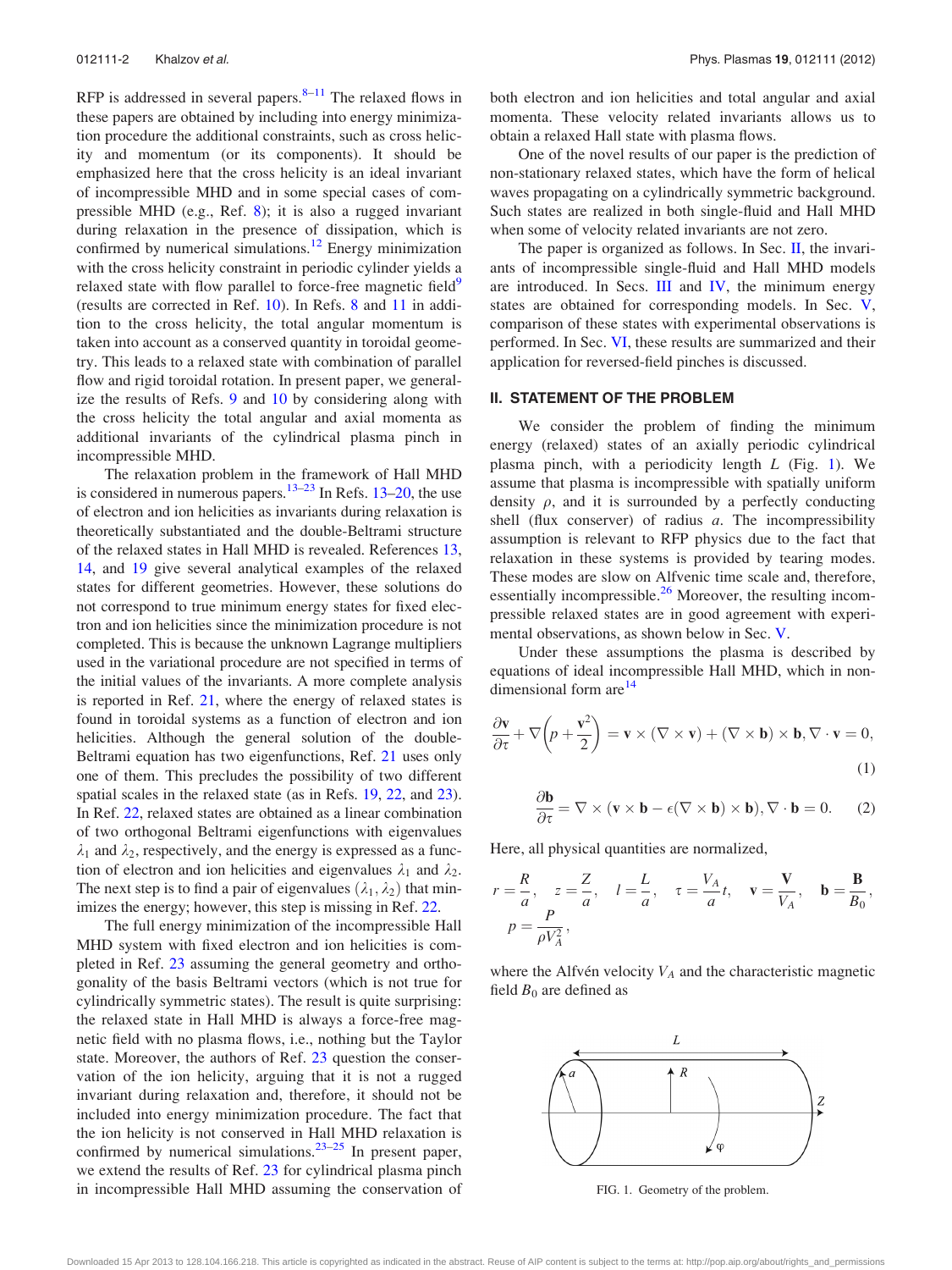$$
V_A = \frac{B_0}{\sqrt{4\pi\rho}}, \quad B_0 = \frac{\Phi_0}{\pi a^2}, \tag{3}
$$

<span id="page-3-0"></span>with  $\Phi_0$  being a total axial magnetic flux, which is constant due to perfectly conducting boundary. Equations [\(1\)](#page-2-0) and [\(2\)](#page-2-0) also contain the non-dimensional ion skin depth (or Hall parameter)  $\epsilon$ , which is defined as

$$
\epsilon = \frac{d_i}{a} = \frac{c}{a} \sqrt{\frac{m_i^2}{4\pi \rho e^2 Z^2}},\tag{4}
$$

where  $m_i$  and eZ are ion mass and charge, c is speed of light. In the limit  $\epsilon \to 0$ , single-fluid MHD is recovered.

We adopt cylindrical coordinate system  $\{r, \varphi, z\}$  with volume element  $d^3r = r dr d\varphi dz$ . In order to solve Eqs. [\(1\)](#page-2-0) and [\(2\)](#page-2-0) uniquely, we have to specify boundary conditions for velocity and magnetic field. At an impermeable surface the normal component of velocity vanishes,

$$
v_r\bigg|_{r=1} = 0,\tag{5}
$$

and the normal component of magnetic field and the tangential component of electric field are zero at the perfectly conducting boundary, which is equivalent to

$$
b_r\Big|_{r=1} = 0, \quad \epsilon j_r\Big|_{r=1} = 0,
$$
 (6)

where  $\mathbf{j} = \nabla \times \mathbf{b}$  is normalized current density. Note that in single-fluid MHD ( $\epsilon = 0$ ) the second condition in Eq. (6) is satisfied automatically.

According to the fundamental idea of the Taylor theory, a weakly dissipative system reaches a state of minimum energy without significant change of certain global quantities. These quantities usually correspond to ideal invariants; they are conserved in ideal system and decay slowly (slower than energy) in presence of dissipation. A number of these ideal invariants inherent in system [Eqs. [\(1\)](#page-2-0) and [\(2\)](#page-2-0)] have been introduced into analysis.<sup>[1,9,11,13,14](#page-13-0)</sup> In this section, we examine these invariants for cylindrical pinch geometry assuming boundary conditions [Eqs. (5) and (6)].

The sum of the kinetic and magnetic energies,

$$
E = \frac{1}{2} \int (\mathbf{v}^2 + \mathbf{b}^2) d^3 \mathbf{r},\tag{7}
$$

is an ideal invariant in the incompressible closed system. Indeed, its time derivative is reduced to a surface integral,

$$
\frac{\partial E}{\partial \tau} = -\int_{S} \left[ \left( p + \frac{\mathbf{v}^2}{2} \right) \mathbf{v} + \mathbf{b} \times (\mathbf{v} \times \mathbf{b} - \epsilon \mathbf{j} \times \mathbf{b}) \right] \cdot d\mathbf{S},
$$

which is zero for boundary conditions [Eqs.  $(5)$  and  $(6)$ ]. In a dissipative incompressible closed system, energy  $E$  can only decrease in time. This validates the procedure of energy minimization in relaxation theory.

Magnetic helicity  $I_1$  is equivalent to electron helicity  $H_e$ for massless electrons,

$$
I_1 \equiv H_e = \int \mathbf{A} \cdot \nabla \times \mathbf{A} d^3 \mathbf{r}, \quad I_1 \Big|_{\tau=0} = \pi l K. \quad (8)
$$

Here **A** is vector potential, such that  $\mathbf{b} = \nabla \times \mathbf{A}$ . The time dynamics of vector potential follows from Eq. [\(2\)](#page-2-0):

$$
\frac{\partial \mathbf{A}}{\partial \tau} = -\nabla \phi + \mathbf{v} \times \mathbf{b} - \epsilon (\nabla \times \mathbf{b}) \times \mathbf{b},
$$

where  $\phi$  is normalized electric potential. As a result, the time derivative of magnetic helicity is

$$
\frac{\partial I_1}{\partial \tau} = -\int_S (\phi \mathbf{b} + \mathbf{A} \times (\mathbf{v} \times \mathbf{b} - \epsilon \mathbf{j} \times \mathbf{b})) \cdot d\mathbf{S},
$$

which is zero if electric potential  $\phi$  is periodic in z and boundary conditions [Eqs.  $(5)$  and  $(6)$ ] are satisfied. Therefore, magnetic helicity is an ideal invariant; it can change only in presence of resistivity. For our study it is important that in resistive systems magnetic helicity is more robust than the energy, $1-3$  i.e., we can assume that its value is approximately constant in time and equal to its initial value,  $I_1 = \pi lK$ , where  $\pi l$  is dimensionless volume of the cylinder and  $K$  is the volume-averaged density of the magnetic helicity. For unique definition of vector potential and, therefore, magnetic helicity we use a gauge invariance condition $27$ 

$$
\int_{0}^{l} A_{z} \Big|_{r=1} dz = 0.
$$
 (9)

Single-fluid incompressible MHD system ( $\epsilon = 0$ ) has the well-known ideal invariant–cross helicity,

$$
I_2 = \int \mathbf{v} \cdot \mathbf{b} \, d^3 \mathbf{r}, \quad I_2 \bigg|_{\tau=0} = \pi l M. \tag{10}
$$

Indeed, its time derivative is

$$
\frac{\partial I_2}{\partial \tau} = -\int_S \left[ \left( p + \frac{\mathbf{v}^2}{2} \right) \mathbf{b} + \mathbf{v} \times (\mathbf{v} \times \mathbf{b}) \right] \cdot d\mathbf{S},
$$

which is zero for boundary conditions [Eqs.  $(5)$  and  $(6)$ ]. Cross helicity can be considered also as a rugged invariant (approximately conserved quantity) during relaxation. Its ruggedness in a dissipative single-fluid MHD system is confirmed by numerical simulations for cases, where relaxation is slow on Alfvenic time scales<sup>[12](#page-13-0)</sup>—typical situation for RFP experiments, in which relaxation is provided by slow tearing modes.[3](#page-13-0) In our single-fluid MHD analysis, we assume that the cross helicity is constant and equal to its initial value,  $I_2 = \pi l M$ .

The analogue of the cross helicity in incompressible Hall MHD ( $\epsilon \neq 0$ ) is generalized cross helicity,

$$
\hat{I}_2 = \int \mathbf{v} \cdot (\mathbf{b} + \frac{\epsilon}{2} \nabla \times \mathbf{v}) d^3 \mathbf{r}, \quad \hat{I}_2 \bigg|_{\tau=0} = \pi l \hat{M}.
$$
 (11)

It is related to ion helicity

$$
H_i = \int (\mathbf{A} + \epsilon \mathbf{v}) \cdot \nabla \times (\mathbf{A} + \epsilon \mathbf{v}) d^3 \mathbf{r}
$$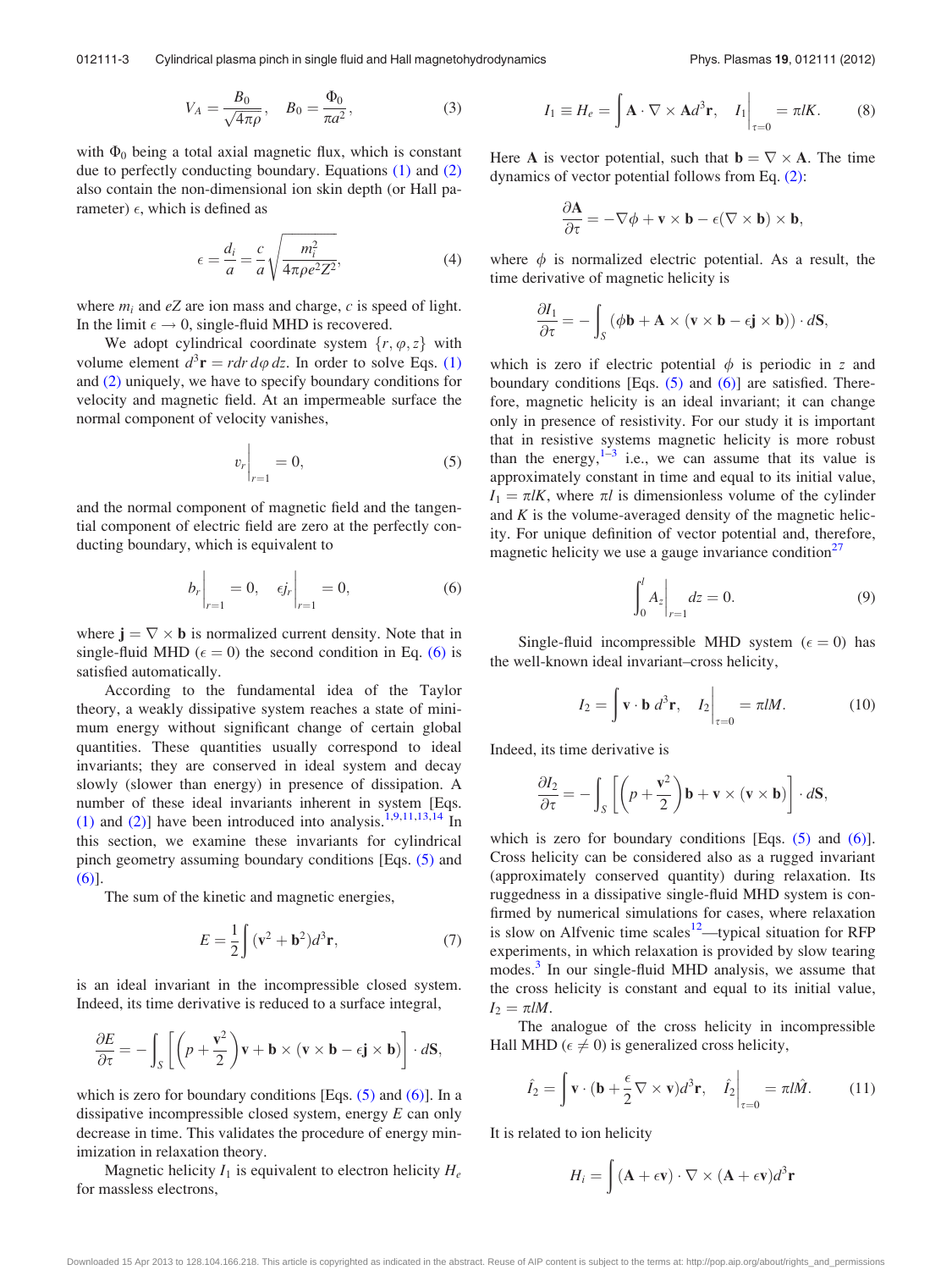<span id="page-4-0"></span>by the equation

$$
H_i = H_e + 2\epsilon \hat{I}_2 + \epsilon \int_S (\mathbf{v} \times \mathbf{A}) \cdot d\mathbf{S}.
$$

Their time derivatives are, respectively,

$$
\frac{\partial \hat{I}_2}{\partial \tau} = -\int_S \left[ p\mathbf{b} + \mathbf{v} \times (\mathbf{v} \times \mathbf{b}) + \frac{\epsilon}{2} (p\boldsymbol{\omega} + \mathbf{v} \times (\mathbf{v} \times \boldsymbol{\omega}) - \mathbf{v} \times (\mathbf{j} \times \mathbf{b})) \right] \cdot d\mathbf{S},
$$

$$
\frac{\partial H_i}{\partial \tau} = -\int_S \left[ \left( \phi + \epsilon \left( p + \frac{\mathbf{v}^2}{2} \right) \right) (\mathbf{b} + \epsilon \boldsymbol{\omega}) + (\mathbf{A} + \epsilon \mathbf{v}) \times (\mathbf{v} \times (\mathbf{b} + \epsilon \boldsymbol{\omega})) \right] \cdot d\mathbf{S},
$$

where  $\omega = \nabla \times \mathbf{v}$  is the fluid vorticity. Taking into account boundary conditions [Eqs.  $(5)$  and  $(6)$ ], time derivatives of the generalized cross helicity and ion helicity become

$$
\frac{\partial \hat{I}_2}{\partial \tau} = \frac{\epsilon}{2} \int_S \left( \frac{\mathbf{v}^2}{2} - p \right) \boldsymbol{\omega} \cdot d\mathbf{S},
$$

$$
\frac{\partial H_i}{\partial \tau} = \epsilon \int_S \left( \mathbf{v} \cdot \mathbf{A} - \phi + \epsilon \left( \frac{\mathbf{v}^2}{2} - p \right) \right) \boldsymbol{\omega} \cdot d\mathbf{S}.
$$

From these equations one can see that in order for  $\hat{I}_2$  and  $H_i$ to be conserved, an extra boundary condition must be imposed, $14$  which is

$$
\omega_r\bigg|_{r=1} = 0.\tag{12}
$$

This condition is satisfied automatically for all time if it is satisfied initially at  $\tau = 0$ . This is guaranteed by boundary conditions [Eqs.  $(5)$  and  $(6)$ ] and by equation of ideal dynamics of the fluid vorticity

$$
\frac{\partial \omega}{\partial \tau} = \nabla \times (\mathbf{v} \times \boldsymbol{\omega} + \mathbf{j} \times \mathbf{b}), \tag{13}
$$

which is obtained from Eq.  $(1)$  by taking the curl. In the following, we assume that the generalized cross helicity (and, hence, the ion helicity) is conserved during relaxation and its value is  $\hat{I}_2 = \pi l \hat{M}$ . As we show in Sec. [IV](#page-8-0), relaxed state in incompressible Hall MHD is completely independent of this invariant: energy minimizations with or without generalized cross helicity lead to the same result.

Equations [\(2\)](#page-2-0) and (13) being similar in structure also guarantee the conservation of the axial fluxes of the magnetic field and the fluid vorticity, respectively,

$$
I_3 = \int_0^{2\pi} \int_0^1 b_z r dr d\varphi, \quad I_3 \bigg|_{\tau=0} = \pi, \tag{14}
$$

$$
I_4 = \int_0^{2\pi} \int_0^1 \omega_z r dr d\varphi = \int_0^{2\pi} v_\varphi \bigg|_{r=1} d\varphi, \quad I_4 \bigg|_{\tau=0} = 2\pi \Omega_b, \quad (15)
$$

where we used normalization  $[Eq. (3)]$  $[Eq. (3)]$  and assumed that the azimuthally averaged angular velocity at the boundary is  $\Omega_b$ . Their time derivatives are

$$
\frac{\partial I_3}{\partial \tau} = \int_0^{2\pi} (\mathbf{v} \times \mathbf{b} - \epsilon \mathbf{j} \times \mathbf{b}) \Big|_{r=1} \cdot \mathbf{e}_{\varphi} d\varphi,
$$

$$
\frac{\partial I_4}{\partial \tau} = \int_0^{2\pi} (\mathbf{v} \times \omega + \mathbf{j} \times \mathbf{b}) \Big|_{r=1} \cdot \mathbf{e}_{\varphi} d\varphi.
$$

Note that magnetic flux  $[Eq. (14)]$  is constant in both single-fluid and Hall MHD due to boundary conditions [Eqs. [\(5\)](#page-3-0) and  $(6)$ ], while fluid vorticity flux [Eq.  $(15)$ ] is conserved only in Hall MHD when additional condition [Eq. (12)] is satisfied.

The geometrical symmetry of the pinch configuration yields two more ideal invariants, the axial and angular momenta,

$$
I_5 = \int v_z d^3 \mathbf{r}, \quad I_5 \bigg|_{\tau=0} = \pi l u, \tag{16}
$$

$$
I_6 = \int r v_{\varphi} d^3 \mathbf{r}, \quad I_6 \bigg|_{\tau=0} = \frac{\pi l \Omega}{2}.
$$
 (17)

Their time derivatives are zeros for boundary conditions [Eqs.  $(5)$  and  $(6)$ ] since

$$
\frac{\partial I_5}{\partial \tau} = \int_S (b_z \mathbf{b} - v_z \mathbf{v}) \cdot d\mathbf{S},
$$

$$
\frac{\partial I_6}{\partial \tau} = \int_S (rb_{\varphi} \mathbf{b} - rv_{\varphi} \mathbf{v}) \cdot d\mathbf{S}.
$$

The initial values of these invariants can always be attributed to some uniform flow with velocity  $u$  in z-direction and a rigid rotation with angular velocity  $\Omega$  in  $\varphi$ -direction.

In the following, we use these invariants as constraints in energy minimization procedure.

#### III. RELAXED STATES IN SINGLE-FLUID MHD

In this section, we study single-fluid MHD ( $\epsilon = 0$ ) relaxed states. We consider two cases here: the most general case, where relaxed state corresponds to a minimum of energy [Eq. [\(7\)](#page-3-0)] subject to constraints given by Eqs. [\(8\)](#page-3-0),  $(10)$ ,  $(14)$ ,  $(16)$ , and  $(17)$ ; and the case, where we ignore axial and angular momenta constraints given by Eqs. (16) and (17) for the reasons explained below.

#### A. Energy minimization with full set of invariants

First we consider the case, where relaxed state is found by minimizing energy [Eq. [\(7\)\]](#page-3-0) with the most general set of invariants [Eqs.  $(8)$ ,  $(10)$ ,  $(14)$ ,  $(16)$ , and  $(17)$ ] inherent in incompressible single-fluid MHD in periodic cylinder. The Lagrange multipliers method results in variational problem,

$$
\delta \left[ E + \mu_1 (I_1 - \pi l K) + \mu_2 (I_2 - \pi l M) + \mu_3 (I_3 - \pi) + \mu_5 (I_5 - \pi l u) + \mu_6 \left( I_6 - \frac{\pi l \Omega}{2} \right) \right] = 0,
$$
\n(18)

which determines a conditional extremum of  $E$  (it is minimum since  $E$  is positive definite, and, therefore, the resulting equilibrium is ideally stable). The Euler equations of variational problem [Eq. (18)] are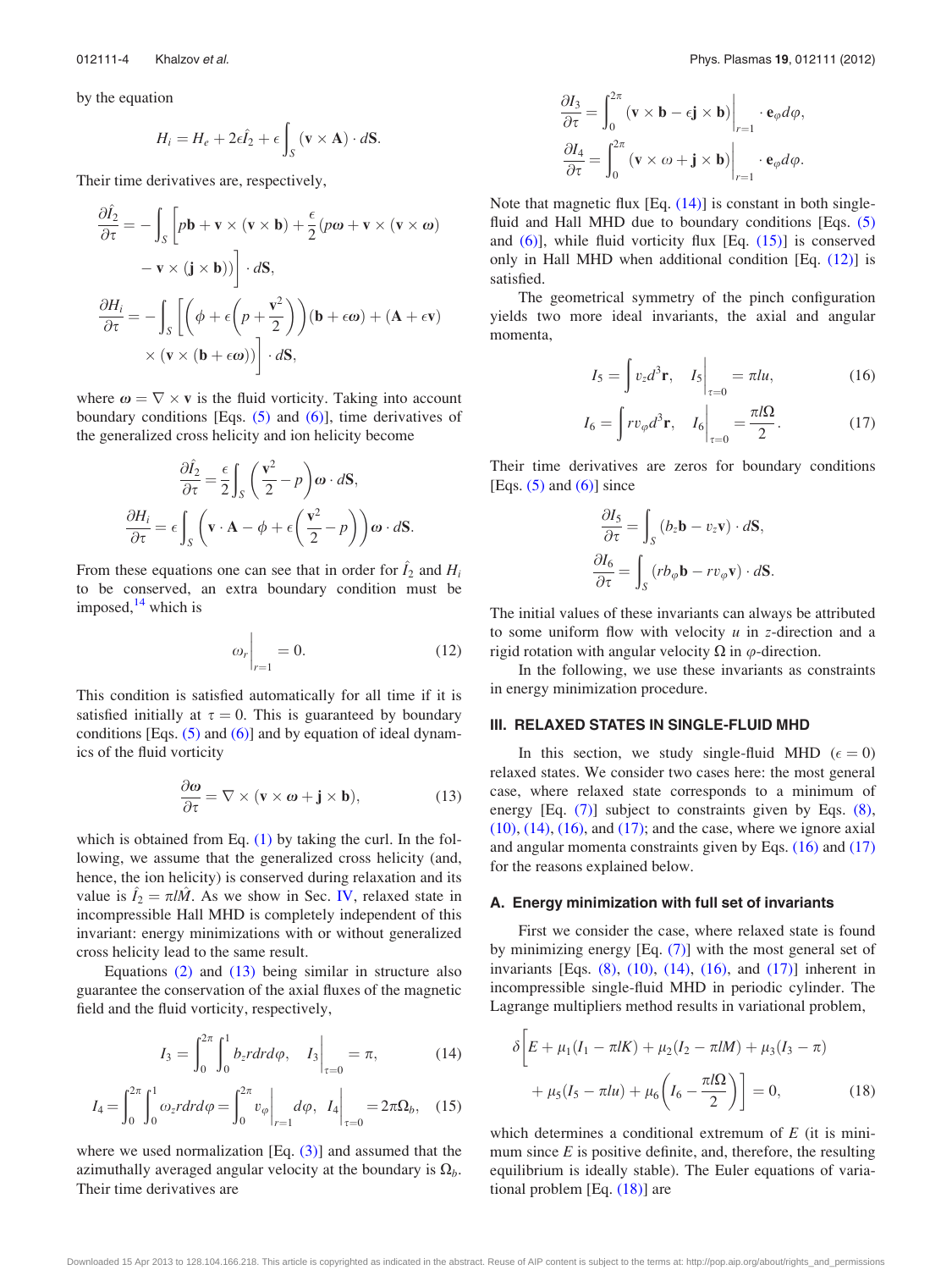<span id="page-5-0"></span>
$$
\sim \delta \mathbf{v}: \quad \mathbf{v}_0 + \mu_2 \mathbf{b}_0 + \mu_5 \mathbf{e}_z + \mu_6 r \mathbf{e}_\varphi = 0, \tag{19}
$$

$$
\sim \delta \mathbf{A} : \quad \nabla \times \mathbf{b}_0 + 2\mu_1 \mathbf{b}_0 + \mu_2 \nabla \times \mathbf{v}_0 = 0, \tag{20}
$$

$$
\sim \delta \mu_k: I_1 = \pi l K, I_2 = \pi l M, I_3 = \pi, I_5 = \pi l u,
$$
  

$$
I_6 = \frac{\pi l \Omega}{2}.
$$
 (21)

Equations  $(19)$  and  $(20)$  can be reduced to one equation for magnetic field

$$
\nabla \times \mathbf{b}_0 - \lambda \mathbf{b}_0 = \frac{2\mu_2 \mu_6}{1 - \mu_2^2} \mathbf{e}_z,
$$
 (22)

where

$$
\lambda = \frac{2\mu_1}{\mu_2^2 - 1}.
$$

Thus, the relaxed magnetic field is no longer force-free as in classical Taylor theory due to its coupling with the relaxed flow. Note that the amplitude of the magnetic field  $\mathbf{b}_0$  and the Lagrange multipliers  $\mu_1$ ,  $\mu_2$ ,  $\mu_5$ ,  $\mu_6$  are not arbitrary, they are determined by constraints from Eq. (21). Therefore, the relaxed state depends only on the initial values of the invariants.

The most general solution to Eqs.  $(19)$  and  $(20)$  satisfying gauge invariance condition [Eq. [\(9\)](#page-3-0)] and constraints  $I_3 = \pi, I_5 = \pi l u, I_6 = \pi l \Omega/2$  is a superposition of a cylindrically symmetric mode (with the azimuthal mode number  $m = 0$  and the axial wave-number  $k_z = 0$ ) and modes with  $m \neq 0$  or  $k_z \neq 0$ ,

$$
\mathbf{A}_0 = \frac{r}{2} \mathbf{e}_{\varphi} + \frac{C}{\lambda} [(J_1(\lambda r) - J_1(\lambda)r) \mathbf{e}_{\varphi} + (J_0(\lambda r) - J_0(\lambda)) \mathbf{e}_z] + \frac{1}{\lambda} \mathbf{H},
$$
(23)

$$
\mathbf{b}_0 = \nabla \times \mathbf{A}_0 = \mathbf{e}_z + C \left[ J_1(\lambda r) \mathbf{e}_{\varphi} + \left( J_0(\lambda r) - \frac{2J_1(\lambda)}{\lambda} \right) \mathbf{e}_z \right] + \mathbf{H},
$$
\n(24)

$$
\mathbf{v}_0 = \Omega r \mathbf{e}_{\varphi} + u \mathbf{e}_z - \mu_2 C \left[ \left( J_1(\lambda r) - \frac{4J_2(\lambda)}{\lambda} r \right) \mathbf{e}_{\varphi} + \left( J_0(\lambda r) - \frac{2J_1(\lambda)}{\lambda} \right) \mathbf{e}_z \right] - \mu_2 \mathbf{H}, \qquad (25)
$$

where *J* denotes Bessel functions of the first kind, coefficient C is

$$
C=\frac{\lambda(1-\mu_2^2)-2\Omega\mu_2}{2J_1(\lambda)+2\mu_2^2J_3(\lambda)},
$$

and H represents the helical part of the solution (modes with  $m \neq 0$  or  $k_z \neq 0$ ), such that  $\nabla \times \mathbf{H} = \lambda \mathbf{H}$ . Substituting these expressions into Eqs.  $(7)$ ,  $(8)$ , and  $(10)$ , we obtain the volume-averaged densities of the energy, the magnetic helicity and the cross helicity,

$$
\frac{E}{\pi l} = \frac{1}{2} + \frac{u^2}{2} + \frac{\Omega^2}{4} + \frac{(1 + \mu_2^2)C^2}{2} (2J_1^2(\lambda) - 3J_0(\lambda)J_2(\lambda) \n- J_2^2(\lambda)) - \frac{4\mu_2^2 C^2 J_2^2(\lambda)}{\lambda^2} + \frac{(1 + \mu_2^2)D}{2},
$$
\n(26)

$$
K = \frac{2CI_2(\lambda)}{\lambda} + \frac{2C^2}{\lambda} (J_1^2(\lambda) - 2J_0(\lambda)J_2(\lambda) - J_2^2(\lambda)) + \frac{D}{\lambda},
$$
\n(27)

$$
M = u + \frac{2\Omega C J_2(\lambda)}{\lambda} - \mu_2 C^2 \left( 2J_1^2(\lambda) - 3J_0(\lambda)J_2(\lambda) - J_2^2(\lambda) - \frac{8J_2^2(\lambda)}{\lambda^2} \right) - \mu_2 D,
$$
 (28)

where  $D$  is a non-negative quantity characterizing magnitude of the helical part,

$$
D = \frac{1}{\pi l} \int \mathbf{H}^2 d^3 \mathbf{r}.
$$
 (29)

Consider first the cylindrically symmetric solution with  $D = 0$ . In this case Eqs. (27) and (28) are used to find  $\mu_2$  and  $\lambda$  through the initial values of helicities, K and M. The resulting volume-averaged energy density of the relaxed state  $E_{cs}=(E/\pi l)_{D=0}$  as a function of K is shown in Fig. 2. A sample of the relaxed state with non-zero plasma flows is shown in Fig. [3.](#page-6-0) It should be emphasized here that the cylindrically symmetric MHD relaxed states are always ideal equilibria, i.e., they satisfy Eqs. [\(1\)](#page-2-0) and [\(2\)](#page-2-0) with  $\partial/\partial \tau = 0$ .

The helical part of the solution **H** corresponding to  $D \neq 0$  can be presented as a linear combination of modes with non-zero azimuthal mode numbers  $m$  and/or axial wave numbers  $k_z = \pi n/l$  (*m* and *n* are integer),

$$
\mathbf{h}_{\lambda,m,k_z} = \frac{m\lambda J_m(\alpha r) + k_z \alpha r J'_m(\alpha r)}{\alpha^2 r} \cos(m\varphi + k_z z + \theta) \mathbf{e}_r
$$
  
 
$$
- \frac{mk_z J_m(\alpha r) + \lambda \alpha r J'_m(\alpha r)}{\alpha^2 r} \sin(m\varphi + k_z z + \theta) \mathbf{e}_\varphi
$$
  
 
$$
+ J_m(\alpha r) \sin(m\varphi + k_z z + \theta) \mathbf{e}_z,
$$
 (30)

where  $\alpha =$  $\lambda^2 - k_z^2$ is a radial wave-number,  $\theta$  is an arbitrary phase, and  $\nabla \times \mathbf{h}_{\lambda,m,k_z} = \lambda \mathbf{h}_{\lambda,m,k_z}$  by definition. Each helical mode given by Eq. (30) should satisfy boundary condition [Eq.  $(6)$ ] resulting in



FIG. 2. Volume-averaged energy density of cylindrically symmetric MHD relaxed state [Eqs. (23)–(25)]  $E_{cs}$  as a function of magnetic helicity K (solid curve) and its difference with energy density of helically distorted MHD relaxed state  $E_{hel}$  in domain of its existence (dashed curve). Note different scales for positive and negative energies. Results are presented for cross helicity  $M = 0.1$ , axial momentum  $u = 0$ , angular momentum  $\Omega = 0$  and  $\lambda = 3.11$  for helical state.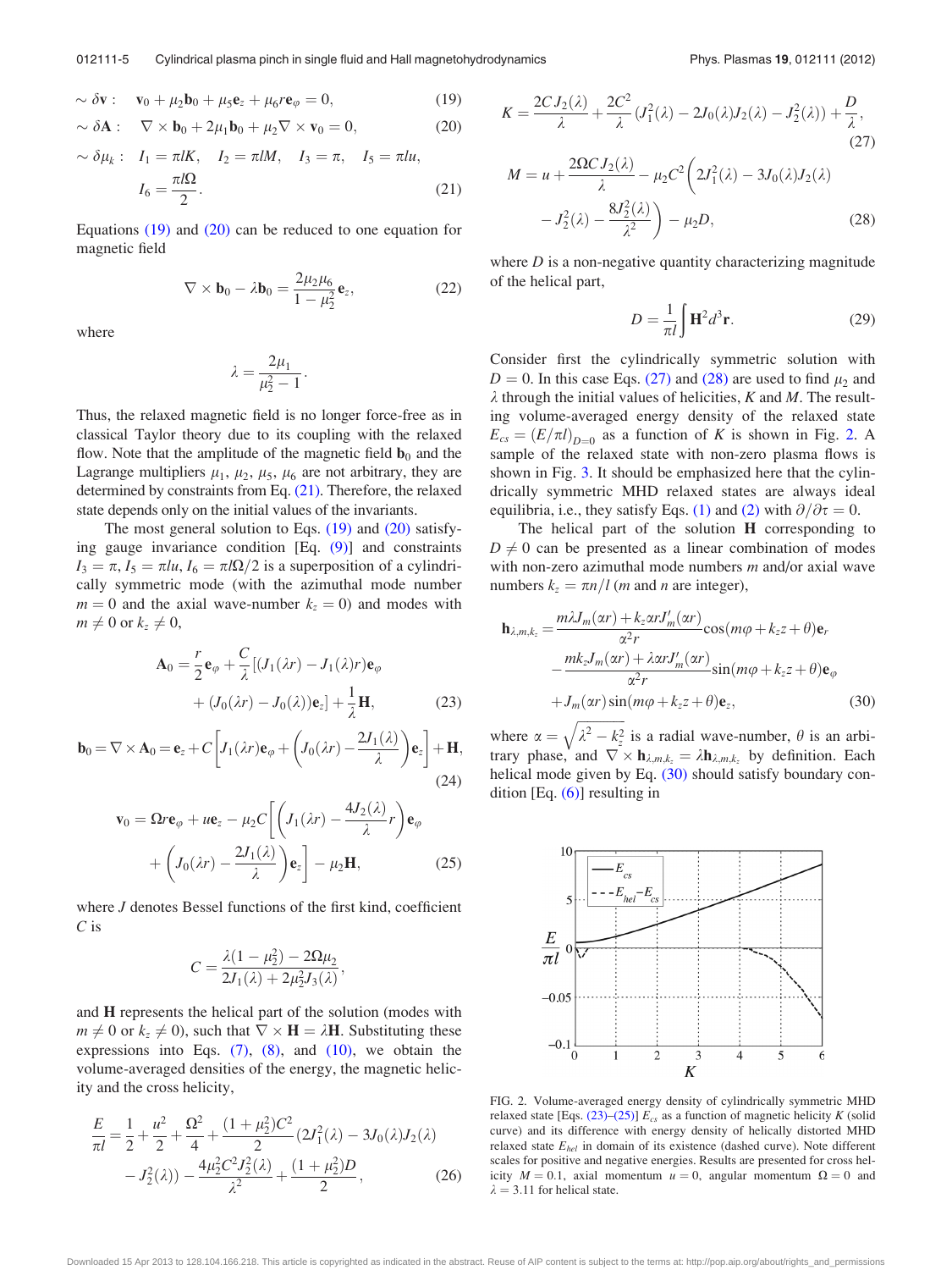<span id="page-6-0"></span>

FIG. 3. Cylindrically symmetric MHD relaxed state [Eqs. [\(23\)–\(25\)\]](#page-5-0) with magnetic helicity  $K = 2$ , cross helicity  $M = 0.1$ , axial momentum  $u = 0$ , and angular momentum  $\Omega = 0.1$ . Solid lines are components of magnetic field (left vertical axis) and dashed lines are components of velocity (right vertical axis).

$$
m\lambda J_m(\alpha) + k_z \alpha r J'_m(\alpha) = 0. \qquad (31)
$$

For given *m* and  $k_z$ , this equation determines  $\lambda$  (Fig. 4). Note that only one value of  $\lambda$  is possible in the relaxed state as can be seen from Eq. [\(22\)](#page-5-0). The description of the helically distorted relaxed state is completed by expressing its magnitude D and the Lagrange multiplier  $\mu_2$  from Eqs. [\(27\)](#page-5-0) and [\(28\)](#page-5-0) in terms of the initial values of helicities,  $K$  and  $M$ . Our calculations show that in the domain of its existence the helically distorted state has lower energy  $E_{hel} = (E/\pi l)_{D>0}$  than the cylindrically symmetric state (Fig. [2\)](#page-5-0); besides, the lowest energy is achieved when the value of  $\lambda$  is minimal. This minimal value  $\lambda = 3.11$  corresponds to helical mode with  $m = 1$ and  $k_z = 1.23$  (Fig. 4); in our following analysis we assume that the helical distortion is due to this mode, i.e.,

$$
\mathbf{H} = C_h \mathbf{h} \Big|_{\lambda = 3.11, \, m=1, \, k_z = 1.23} \,. \tag{32}
$$

The quantity  $D$  defined in Eq. [\(29\)](#page-5-0) can be expressed in terms of the amplitude of the helical distortion  $C_h$ ,

$$
D = \frac{C_h^2 \lambda^2 J_m^2(\alpha)}{\alpha^2} \left( 1 + \frac{m^2}{k_z^2} - \frac{m\lambda}{k_z \alpha^2} \right). \tag{33}
$$

The domains occupied by cylindrically symmetric and helically distorted relaxed states in the  $K - M$  plane are



FIG. 4. Eigenvalues  $\lambda$  of helical modes [Eq. [\(31\)\]](#page-5-0) with different azimuthal mode numbers  $m$  and axial wave numbers  $k_z$ . For periodic cylinder of finite periodicity *l*, the axial wave numbers are discrete:  $k_z = 2\pi n/l$ , where *n* is integer.



FIG. 5. Domains occupied by cylindrically symmetric and helically distorted MHD relaxed states [Eqs.  $(23)$ – $(25)$ ] in the plane  $K - M$  (magnetic helicity–cross helicity) for axial momentum  $u = 0$  and different values of angular momentum  $\Omega$ .

presented in Fig. 5, the boundary between them can be determined by setting  $D = 0$  in Eqs. [\(27\)](#page-5-0) and [\(28\).](#page-5-0) The classical force-free Taylor state corresponds to the line  $M = 0$  in this figure; it becomes helically distorted for values of magnetic helicity larger than  $K = 4.08$ , which is in agreement with Ref. [28](#page-13-0).

The interesting property of the helically distorted relaxed MHD states is their oscillatory nature. Indeed, substituting Eqs.  $(24)$ ,  $(25)$ ,  $(30)$ , and  $(32)$  in Eqs.  $(1)$  and  $(2)$ with  $\epsilon = 0$  one obtains that the phase  $\theta$  of the helical distortion is changing with time as

$$
\frac{\partial \theta}{\partial \tau} = -\mathbf{k} \cdot (\mathbf{v}_0 + \mu_2 \mathbf{b}_0)
$$
  
= 
$$
-m \left( \Omega + \frac{4\mu_2 C J_2(\lambda)}{\lambda} \right) - k_z (u + \mu_2), \qquad (34)
$$

where  $\mathbf{k} = m/r \mathbf{e}_{\varphi} + k_z \mathbf{e}_z$  is the wave-vector. In other words, the non-cylindrical part of the relaxed MHD state is the helical wave, which is propagating with a phase velocity  $\mathbf{v}_{ph} = \mathbf{v}_0 + \mu_2 \mathbf{b}_0$ . At each point of the fluid, relaxed velocity and magnetic field are oscillating near the cylindrically symmetric state with the frequency  $\omega = \partial \theta / \partial \tau$  (Fig. [6](#page-7-0)).

Fig. [7](#page-7-0), shows the  $F - \Theta$  diagram of the relaxed MHD states with different values of cross helicity M and angular momentum  $\Omega$ . The reversal parameter F and pinch  $\Theta$  are defined here as

$$
F \equiv \frac{\langle B_z |_{R=a} \rangle_{\varphi,z}}{B_0} = 1 - C J_2(\lambda), \tag{35}
$$

$$
\Theta \equiv \frac{\langle B_{\varphi}|_{R=a}\rangle_{\varphi,z}}{B_0} = C J_1(\lambda),\tag{36}
$$

where brackets  $\langle \rangle_{\varphi,z}$  denote averaging over  $\varphi$  and z. As follows from Fig. [7,](#page-7-0) the presence of the initial flow (non-zero cross helicity M or total angular momentum  $\Omega$ ) in cylindrical plasma pinch affects the relaxed magnetic field significantly. This is due to the coupling of the velocity and the magnetic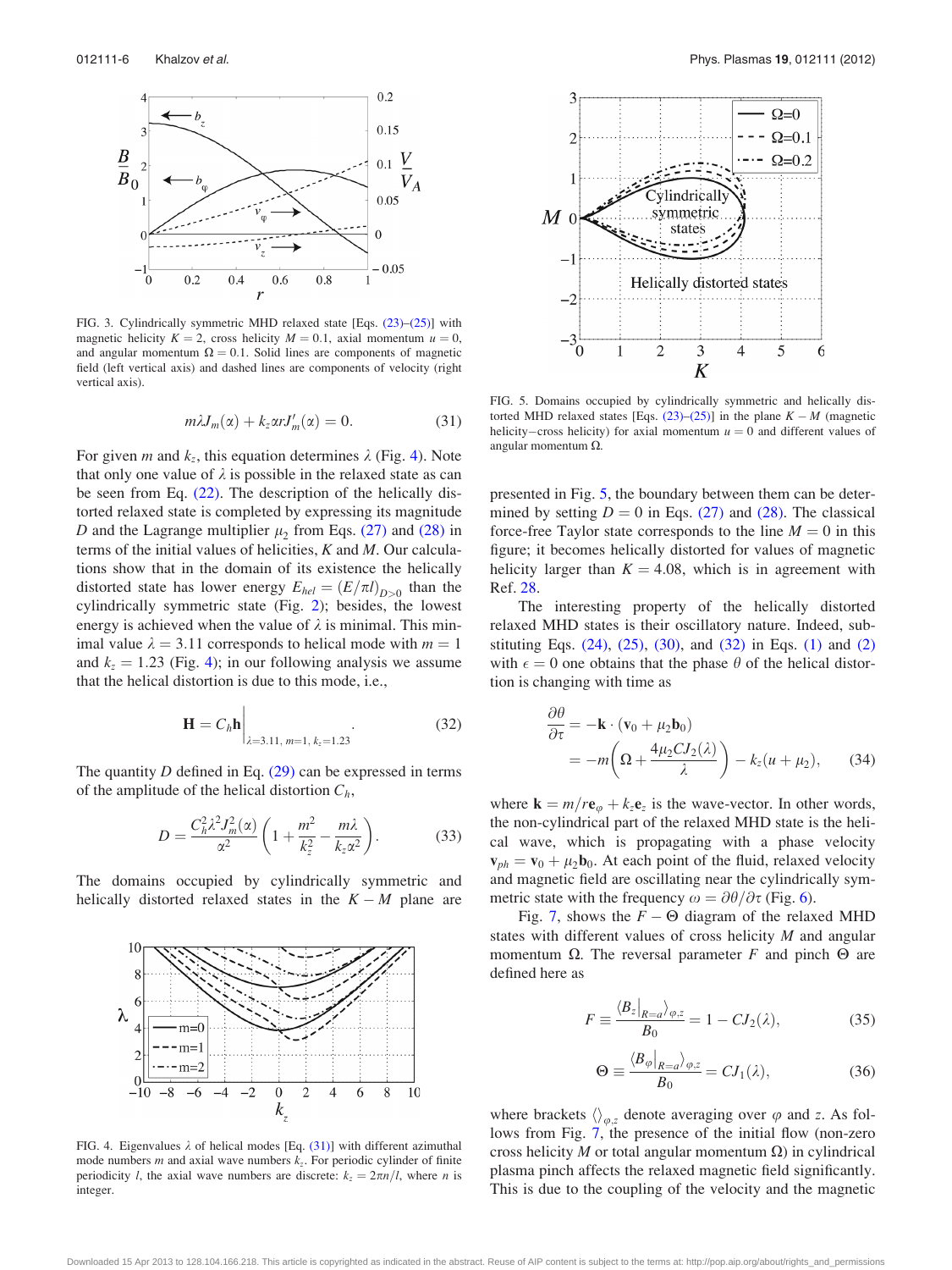<span id="page-7-0"></span>

FIG. 6. Values of oscillation frequency  $\omega = \partial \theta / \partial \tau$  [Eq. [\(34\)](#page-6-0)] of the helical distortion in the plane  $K - M$  (magnetic helicity–cross helicity) for MHD relaxed state [Eqs.  $(23)$ – $(25)$ ] with axial momentum  $u = 0$  and angular momentum  $\Omega = 0$ .

field that occurs in Eq. [\(22\)](#page-5-0) through the term on the right hand side. Such coupling does not take place in the systems without axial symmetry where the angular momentum is not conserved, e.g., in a periodic rectangular box. In this case, a relaxed magnetic field corresponds to a force-free Taylor state and it has the same structure independent of the initial flows and determined by the value of magnetic helicity only.[24,25](#page-13-0)

#### B. Energy minimization without momenta invariants

In order to obtain a relaxed state, which more realistically reflects the features of RFP, we have to exclude both axial  $I_5$  and angular  $I_6$  momenta invariants [Eqs. [\(16\)](#page-4-0) and [\(17\)](#page-4-0), respectively] from the energy minimization procedure for the following reasons. The angular momentum invariant  $I_6$  is an artifice of the idealized geometry of periodic cylinder, it does not have an analogue in toroidal systems such as RFP. Although the axial momentum invariant  $I_5$  has a counterpart in toroidal systems, we also discard it because it is not conserved in RFP experiment.<sup>[7](#page-13-0)</sup> Such "fragility" of the



FIG. 7. Reversal parameter F [Eq. [\(35\)\]](#page-6-0) vs. pinch  $\Theta$  [Eq. [\(36\)](#page-6-0)] for the relaxed MHD states [Eqs.  $(23)$ – $(25)$ ] with axial momentum  $u = 0$ , different values of cross helicity  $M$  and angular momentum  $\Omega$ . The initial straight intervals and the final point of the graphs ( $\Theta = 1.55$ ,  $F = -1.55$ ) correspond to helically distorted states.

axial momentum invariant  $I_5$  in real experiment can be explained by an important role of the viscous dissipation due to no-slip condition at the radial boundary. Results of this subsection reproduce in part results from Ref. [9](#page-13-0) with corrections in Ref. [10.](#page-13-0)

The Euler equations describing a single-fluid MHD relaxed state under these assumptions are

$$
\sim \delta \mathbf{v}: \quad \mathbf{v}_0 + \mu_2 \mathbf{b}_0 = 0,\tag{37}
$$

$$
\sim \delta \mathbf{A}: \quad \nabla \times \mathbf{b}_0 + 2\mu_1 \mathbf{b}_0 + \mu_2 \nabla \times \mathbf{v}_0 = 0, \tag{38}
$$

$$
\sim \delta \mu_k: \quad I_1 = \pi l K, \ I_2 = \pi l M, \ I_3 = \pi. \tag{39}
$$

Equations (37) and (38) lead to one equation for a relaxed magnetic field,

$$
\nabla \times \mathbf{b}_0 = \lambda \mathbf{b}_0, \quad \lambda = \frac{2\mu_1}{\mu_2^2 - 1}, \tag{40}
$$

which means that magnetic field relaxes to a force-free Taylor state. Notable feature of this relaxed state is that the flow is parallel to the magnetic field as seen from Eq. (37). The radial structure of this relaxed state is given by

$$
\mathbf{A}_0 = \frac{1}{2J_1(\lambda)} [J_1(\lambda r) \mathbf{e}_{\varphi} + (J_0(\lambda r) - J_0(\lambda)) \mathbf{e}_z] + \frac{C_h \mathbf{h}}{\lambda}, \quad (41)
$$

$$
\mathbf{b}_0 = \nabla \times \mathbf{A}_0 = \frac{\lambda}{2J_1(\lambda)} \left[ J_1(\lambda r) \mathbf{e}_{\varphi} + J_0(\lambda r) \mathbf{e}_z \right] + C_h \mathbf{h}, \quad (42)
$$

$$
\mathbf{v}_0 = -\mu_2 \mathbf{b}_0 = -\frac{\mu_2 \lambda}{2J_1(\lambda)} [J_1(\lambda r) \mathbf{e}_{\varphi} + J_0(\lambda r) \mathbf{e}_z] - \mu_2 C_h \mathbf{h},
$$
\n(43)

where helical part of the solution h is defined in Eq. [\(30\)](#page-5-0). Here, the parameter  $\lambda$  (for cylindrically symmetric state) or amplitude of the helical part  $C_h$  (for helically distorted state) have to be specified from the magnetic helicity constraint,  $I_1 = \pi lK$ , while Lagrange multiplier  $\mu_2$  is determined from the cross helicity constraint,  $I_2 = \pi l M$ ,

$$
K = \frac{\lambda}{2} \left( 1 - \frac{J_0(\lambda) J_2(\lambda)}{J_1^2(\lambda)} \right) + \frac{D}{\lambda},\tag{44}
$$

$$
W = \frac{1}{2\pi l} \int \mathbf{b}_0^2 d\mathbf{r}^3 = \frac{\lambda^2}{4} \left( 1 - \frac{J_0(\lambda) J_2(\lambda)}{J_1^2(\lambda)} \right) + \frac{\lambda J_0(\lambda)}{4J_1(\lambda)} + \frac{D}{2},\tag{45}
$$

$$
\mu_2 = -\frac{M}{2W},\qquad(46)
$$

where  $D$  is magnitude of the helical distortion given by Eq. [\(33\)](#page-6-0) and W is volume-averaged magnetic energy of the relaxed state. The sum of kinetic and magnetic energy of the state is

$$
E = (1 + \mu_2^2)W = W + \frac{M^2}{4W}.
$$
 (47)

Therefore, for relatively small values of cross helicity  $M$  the system in many aspects is similar to the classical Taylor relaxed state. In particular, the transition to a helically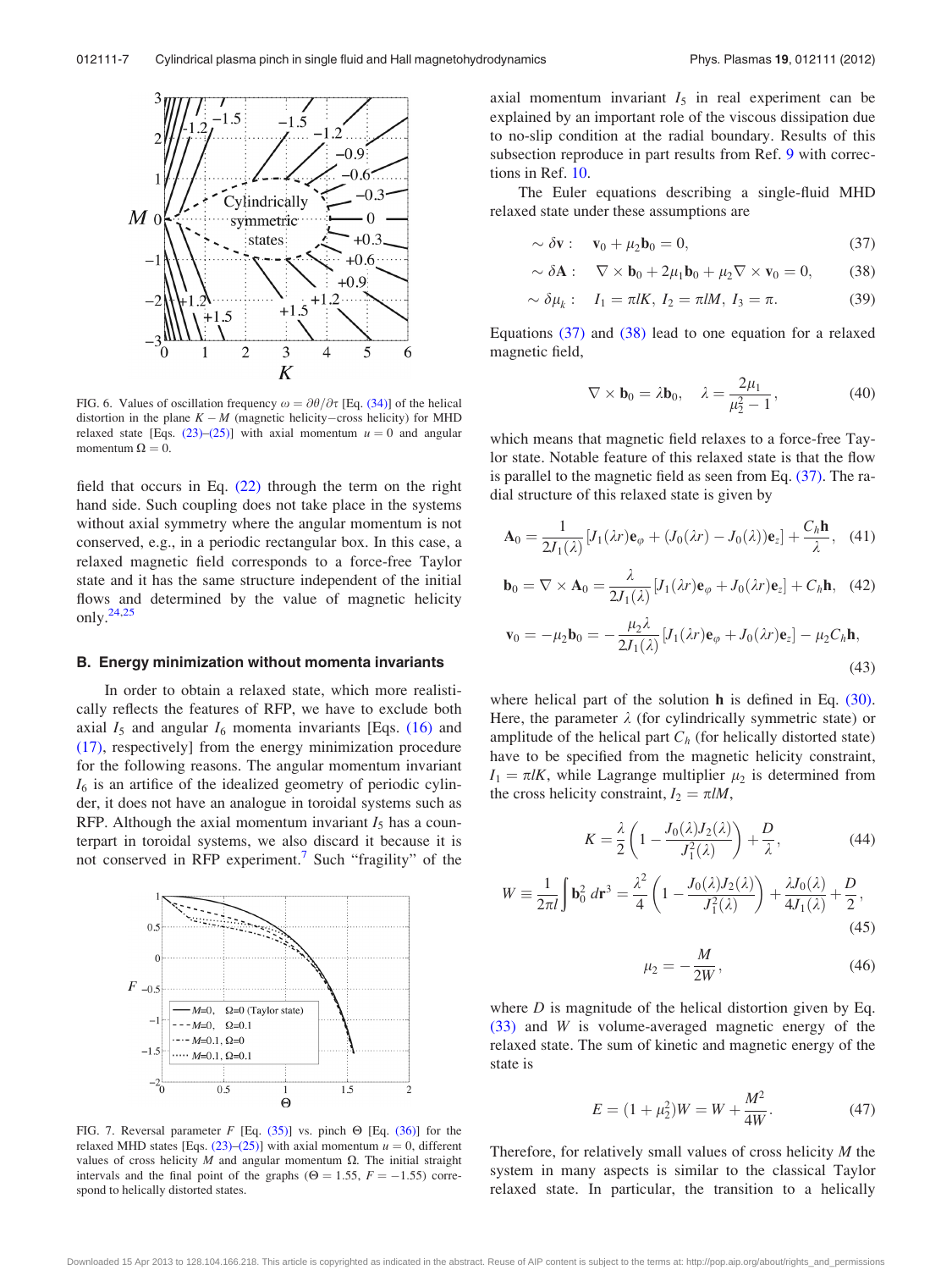<span id="page-8-0"></span>distorted relaxed state occurs if value of magnetic helicity is larger than  $K = 4.08$ ; the helical state in this case has the lowest possible value of  $\lambda = 3.11$  corresponding to  $m = 1$ and  $k_z = 1.23$ . This situation is violated when the cross helicity  $M$  is comparable to the magnetic energy  $W$  of the relaxed state. In fact, if  $M > 2W$  then the minimum energy state is cylindrically symmetric (Fig. 8).

In contrast to the relaxed states from Sec. [III A](#page-4-0), the states described by Eqs.  $(41)$ – $(43)$  are always stationary and do not possess traveling helical waves.

#### IV. RELAXED STATES IN HALL MHD

In this section, we consider the Hall MHD ( $\epsilon \neq 0$ ) relaxed states corresponding to a minimum of energy [Eq.  $(7)$ ] subject to constraints given by Eqs.  $(8)$ ,  $(11)$ , and  $(14)$ -[\(17\)](#page-4-0). As in Sec. [III,](#page-4-0) we follow the standard procedure of minimization by applying the Lagrange multipliers method. Then the Euler equations of variational problem are

$$
\sim \delta \mathbf{v} : \mathbf{v}_0 + \mu_2 (\mathbf{b}_0 + \epsilon \nabla \times \mathbf{v}_0) + \mu_5 \mathbf{e}_z + \mu_6 r \mathbf{e}_\varphi = 0, \quad (48)
$$

$$
\sim \delta \mathbf{A} : \nabla \times \mathbf{b}_0 + 2\mu_1 \mathbf{b}_0 + \mu_2 \nabla \times \mathbf{v}_0 = 0, \tag{49}
$$

$$
\sim \delta \mu_k: I_1 = \pi l K, \ \hat{I}_2 = \pi l \hat{M}, \ I_3 = \pi, \ I_4 = 2\pi \Omega_b,
$$

$$
I_5 = \pi l u, \ I_6 = \frac{\pi l \Omega}{2}.
$$

$$
(50)
$$

Equations (48) and (49) can be reduced to one equation for magnetic field

$$
\epsilon \mu_2 \nabla \times \nabla \times \mathbf{b}_0 + (1 - \mu_2^2 + 2\epsilon \mu_1 \mu_2) \nabla \times \mathbf{b}_0 + 2\mu_1 \mathbf{b}_0
$$
  
= 2\mu\_2 \mu\_6 \mathbf{e}\_z. (51)

A solution to this equation is the so-called double Beltrami flow,  $19$ 

$$
\mathbf{b}_0 = C_1 \mathbf{b}_1 + C_2 \mathbf{b}_2 + \frac{\mu_2 \mu_6}{\mu_1} \mathbf{e}_z, \quad \nabla \times \mathbf{b}_{1,2} = \lambda_{1,2} \mathbf{b}_{1,2}, \quad (52)
$$

where  $\lambda_{1,2}$  are two roots of quadratic eigenvalue problem derived from homogeneous part of Eq. (51),



FIG. 8. Domains occupied by cylindrically symmetric and helically distorted MHD relaxed states [Eqs.  $(41)$ – $(43)$ ] in the plane  $K - M$  (magnetic helicity-cross helicity). Grey areas correspond to helically distorted states with  $3.11 < \lambda < 3.83$ .

$$
\lambda_{1,2} = \frac{-(1 - \mu_2^2 + 2\epsilon\mu_1\mu_2) \pm \sqrt{(1 - \mu_2^2 + 2\epsilon\mu_1\mu_2)^2 - 8\epsilon\mu_1\mu_2}}{2\epsilon\mu_2}.
$$
\n(53)

The presence of two spatial scales associated with eigenvalues  $\lambda_1$  and  $\lambda_2$  is typical for the double Beltrami flows arising in the Hall MHD relaxation theory.<sup>14,19,22,23</sup>

Similar to single-fluid MHD case, the most general solution to Eqs. (48) and (49) satisfying constraints  $I_3 = \pi$ ,  $I_4 = 2\pi\Omega_b$ ,  $I_5 = \pi l u$ ,  $I_6 = \pi l\Omega/2$  is a superposition of cylindrically symmetric and helical modes,

$$
\mathbf{A}_0 = \frac{r}{2} \mathbf{e}_{\varphi} + \sum_{j=1,2} \left[ \frac{C_j}{\lambda_j} (J_1(\lambda_j r) - J_1(\lambda_j) r) \mathbf{e}_{\varphi} + \frac{C_j}{\lambda_j} (J_0(\lambda_j r) - J_0(\lambda_j)) \mathbf{e}_z + \frac{\mathbf{H}_j}{\lambda_j} \right],
$$
(54)

$$
\mathbf{b}_0 = \nabla \times \mathbf{A}_0 = \mathbf{e}_z + \sum_{j=1,2} \left[ C_j J_1(\lambda_j r) \mathbf{e}_{\varphi} + C_j \left( J_0(\lambda_j r) - \frac{2J_1(\lambda_j)}{\lambda_j} \right) \mathbf{e}_z + \mathbf{H}_j \right],
$$
 (55)

$$
\mathbf{v}_0 = \Omega r \mathbf{e}_{\varphi} + u \mathbf{e}_z - \sum_{j=1,2} \frac{(\lambda_j + 2\mu_1)}{\lambda_j \mu_2} \Big[ C_j \Big( J_1(\lambda_j r) - \frac{4J_2(\lambda_j)}{\lambda_j} r \Big) \mathbf{e}_{\varphi} + C_j \Big( J_0(\lambda_j r) - \frac{2J_1(\lambda_j)}{\lambda_j} \Big) \mathbf{e}_z + \mathbf{H}_j \Big],
$$
(56)

where  $H_{1,2}$  are the helical parts of the solution, such that  $\nabla \times \mathbf{H}_{1,2} = \lambda_{1,2} \mathbf{H}_{1,2}$ , and the coefficients  $C_{1,2}$  are

$$
C_1 = -\frac{\lambda_1(\lambda_2 + 2\mu_1)(\mu_1 + \mu_2 \Omega_b)J_3(\lambda_2) + \lambda_1\lambda_2\mu_2(\Omega_b - \Omega)J_1(\lambda_2)}{\lambda_1(\lambda_2 + 2\mu_1)J_1(\lambda_1)J_3(\lambda_2) - \lambda_2(\lambda_1 + 2\mu_1)J_1(\lambda_2)J_3(\lambda_1)},
$$
\n(57)

$$
C_2 = \frac{\lambda_2(\lambda_1 + 2\mu_1)(\mu_1 + \mu_2\Omega_b)J_3(\lambda_1) + \lambda_1\lambda_2\mu_2(\Omega_b - \Omega)J_1(\lambda_1)}{\lambda_1(\lambda_2 + 2\mu_1)J_1(\lambda_1)J_3(\lambda_2) - \lambda_2(\lambda_1 + 2\mu_1)J_1(\lambda_2)J_3(\lambda_1)}.
$$
\n(58)

Substituting these expressions into Eqs.  $(7)$ ,  $(8)$ , and  $(11)$  we obtain the volume-averaged densities of the energy, the magnetic helicity and the generalized cross helicity,

$$
\frac{E}{\pi l} = \frac{1}{2} + \frac{u^2}{2} + \frac{\Omega^2}{4} - \frac{8C_1C_2(\lambda_1 + 2\mu_1)(\lambda_2 + 2\mu_1)J_2(\lambda_1)J_2(\lambda_2)}{\lambda_1^2 \lambda_2^2 \mu_2^2} \n+ 2C_1C_2 \left(1 + \frac{(\lambda_1 + 2\mu_1)(\lambda_2 + 2\mu_1)}{\lambda_1 \lambda_2 \mu_2^2}\right) \n\times \left(\frac{J_0(\lambda_2)J_1(\lambda_1) - J_0(\lambda_1)J_1(\lambda_2)}{\lambda_1 - \lambda_2} - \frac{2J_1(\lambda_1)J_1(\lambda_2)}{\lambda_1 \lambda_2}\right) \n+ \sum_{j=1,2} \left[ -\frac{4C_j^2J_2^2(\lambda_j)(\lambda_j + 2\mu_1)^2}{\lambda_j^4 \mu_2^2} + \left(1 + \frac{(\lambda_j + 2\mu_1)^2}{\lambda_j^2 \mu_2^2}\right) \n\times \left(\frac{C_j^2}{2}(2J_1^2(\lambda_j) - 3J_0(\lambda_j)J_2(\lambda_j) - J_2^2(\lambda_j)) + \frac{D_j}{2}\right) \right],
$$
\n(59)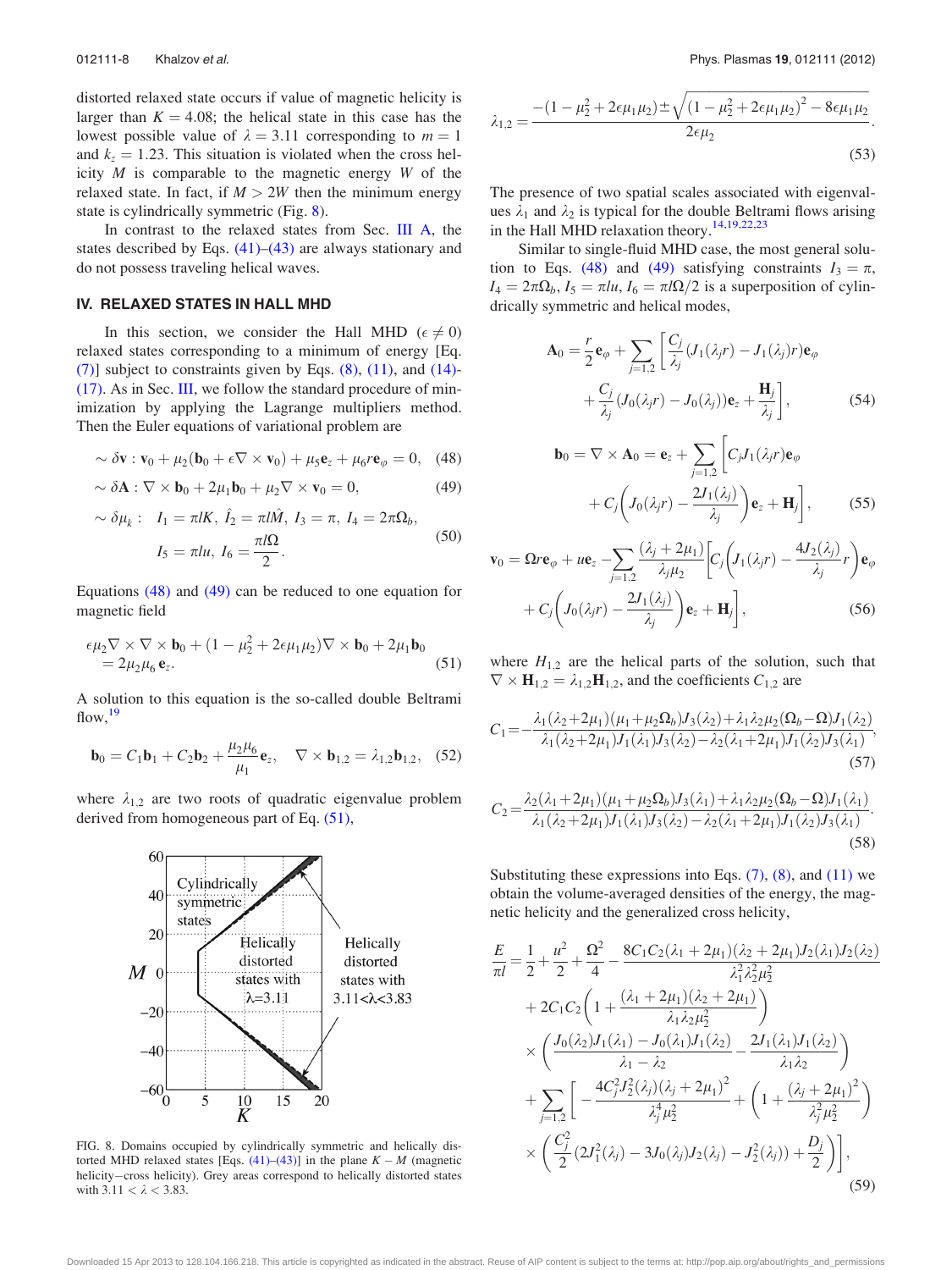<span id="page-9-0"></span>
$$
K = \frac{C_1 C_2}{\lambda_1 - \lambda_2} (J_1(\lambda_2) J_3(\lambda_1) - J_1(\lambda_1) J_3(\lambda_2))
$$
  
+ 
$$
\sum_{j=1,2} \left[ \frac{2C_j J_2(\lambda_j)}{\lambda_j} + \frac{2C_j^2}{\lambda_j} (J_2(\lambda_j) - J_1(\lambda_j) J_3(\lambda_j)) + \frac{D_j}{\lambda_j} \right],
$$
  
(60)

$$
\hat{M} = u(1 + \epsilon \Omega) - \frac{C_1 C_2 \mu_1 (3 + \mu_2^2 - 2\epsilon \mu_1 \mu_2)}{\epsilon \mu_2^2} \n\times \left( \frac{J_0(\lambda_2) J_2(\lambda_1) - J_0(\lambda_1) J_2(\lambda_2)}{\lambda_1^2 - \lambda_2^2} - \frac{8 J_2(\lambda_1) J_2(\lambda_2)}{\lambda_1^2 \lambda_2^2} \right) \n+ \sum_{j=1,2} \left[ \frac{C_j(\lambda_j + \lambda_j \mu_2^2 + 2\mu_1)}{\lambda_j^2 \mu_2^2} \left( \Omega J_2(\lambda_j) - u J_3(\lambda_j) \right) \n+ \frac{2u C_j J_3(\lambda_j)}{\lambda_j} - \frac{(\lambda_j + 2\mu_1)(\lambda_j + \lambda_j \mu_2^2 + 2\mu_1)}{\lambda_j^2 \mu_2^3} \left( C_j^2 \left( J_2^2(\lambda_j) - J_1(\lambda_j) J_3(\lambda_j) - \frac{J_2(\lambda_j) J_3(\lambda_j)}{\lambda_j} \right) + \frac{D_j}{2} \right) \right],
$$
\n(61)

where  $D_{1,2}$  are magnitudes of the helical modes (note that helical eigenmodes of the curl operator corresponding to different eigenvalues  $\lambda_1 \neq \lambda_2$  are orthogonal<sup>[29](#page-13-0)</sup>),

$$
D_{1,2} = \frac{1}{\pi l} \int \mathbf{H}_{1,2}^2 d^3 \mathbf{r}.
$$

Equations (60) and (61) with given K and M yield two conditions for determining two remaining unknowns. For a cylindrically symmetric state with  $D_{1,2} = 0$  these unknowns are Lagrange multipliers  $\mu_1$  and  $\mu_2$  or, equivalently,  $\lambda_1$  and  $\lambda_2$ , since they are related to  $\mu_1$  and  $\mu_2$  by Eq. [\(53\).](#page-8-0) For a singlehelicity state with  $D_1 \neq 0$  and  $D_2 = 0$ , these unknowns are  $D_1$  and  $\lambda_2$  since eigenvalue  $\lambda_1$  of the helical mode is specified now by Eq. [\(31\)](#page-5-0). For a double-helicity state, the unknowns are  $D_1$  and  $D_2$  since both eigenvalues  $\lambda_1$  and  $\lambda_2$ (and, therefore,  $\mu_1$  and  $\mu_2$ ) are specified by Eq. [\(31\).](#page-5-0)

The relaxed state found in such a way is not necessarily unique: for a given set of values of invariants there might be more than one solution corresponding to local minima of the energy functional. A true relaxed state should be selected as one of them with the lowest energy. One of the examples is illustrated in Fig.  $9$ . It corresponds to the case when Eqs.  $(60)$ and (61) being solved for  $\mu_1$  and  $\mu_2$  yield multi-valued function  $\mu_2(K, M)$  with point of condensation at  $\mu_2 = 0$ . Because of non-uniqueness of this solution there exists a discrete set of energy levels corresponding to given values of the invariants  $K$  and  $M$ . The lowest energy state in Fig. 9 corresponds to  $\mu_2 = 0$  and is independent of the value of generalized cross helicity  $M$ . The dependence of energy  $E$  on magnetic helicity K for such state is shown in Fig.  $10$ . Note that the nonuniqueness of the cylindrically symmetric states is a characteristic feature of the Hall MHD model, it has no practically important applications in the single-fluid MHD model.

Despite the complexity of Eqs.  $(57)$ – $(61)$  a simple analytical treatment of them is possible when  $\Omega_b = \Omega$ , i.e., when boundary angular velocity defined by Eq. [\(15\)](#page-4-0) is equal to averaged angular velocity defined by Eq. [\(17\).](#page-4-0) In the rest of this section, we consider this case in more detail. The case  $\Omega_b \neq \Omega$  is considered in Appendix.



FIG. 9. Volume-averaged energy density as a function of Lagrange multiplier  $\mu_2$  for all possible cylindrically symmetric Hall MHD relaxed states [Eqs. [\(54\)–\(56\)\]](#page-8-0) satisfying constraints given by Eqs. (60) and (61). Results are presented for magnetic helicity  $K = 2$ , axial momentum  $u = 0$ , angular momentum  $\Omega = 0$ , boundary angular velocity  $\Omega_b = 0$ , Hall parameter  $\epsilon = 0.1$ , and two values of generalized cross helicity  $\hat{M} = 0.1$  (stars) and  $\hat{M} = 0.2$  (circles). The state with the lowest energy corresponds to  $\mu_2 \rightarrow 0$ and is independent of value of M^.

When  $\Omega_b = \Omega$  a state with the lowest energy corresponds to infinitely small  $\mu_2$  (Fig. 9). In order to show this, we assume that  $\mu_2$  is a small parameter and represent all quantities as a power series of  $\mu_2$ . Then

$$
\lambda_1 = -2\mu_1 - 2\mu_1\mu_2^2 + o(\mu_2^2) \sim 1,
$$
  
\n
$$
\lambda_2 = -\frac{1}{\epsilon}\mu_2^{-1} + \frac{1}{\epsilon}\mu_2 + 2\mu_1\mu_2^2 + o(\mu_2^2) \sim \mu_2^{-1},
$$

and

$$
C_1 = \frac{\lambda_1}{2J_1(\lambda_1)} + o(1) \sim 1,
$$
  
\n
$$
C_2 = -\frac{\lambda_1 J_3(\lambda_1) \mu_2^2}{2J_1(\lambda_1) J_3(\lambda_2)} + o(\mu_2) \sim \mu_2,
$$

where it is also assumed that  $C_2 \sim \mu_2$  (i.e.,  $J_3(\lambda_2) \sim \mu_2$ ), this assumption is justified below [see Eq. [\(68\)\]](#page-10-0). Taking into account leading order terms in Eqs. [\(54\)–\(56\),](#page-8-0) we arrive at



FIG. 10. Volume-averaged energy density of the Hall MHD relaxed state [Eqs.  $(54)$ – $(56)$ ] as a function of magnetic helicity K for cylindrically symmetric (solid curve) and helically distorted (dashed curve) solutions. Results are independent of generalized cross helicity  $\hat{M}$ . Other parameters are: axial momentum  $u = 0$ , angular momentum  $\Omega = 0$ , boundary angular velocity  $\Omega_b = 0$ , and Hall parameter  $\epsilon = 0.1$ . Note that for  $K > 4.08$ , the state with the lowest energy is helically distorted.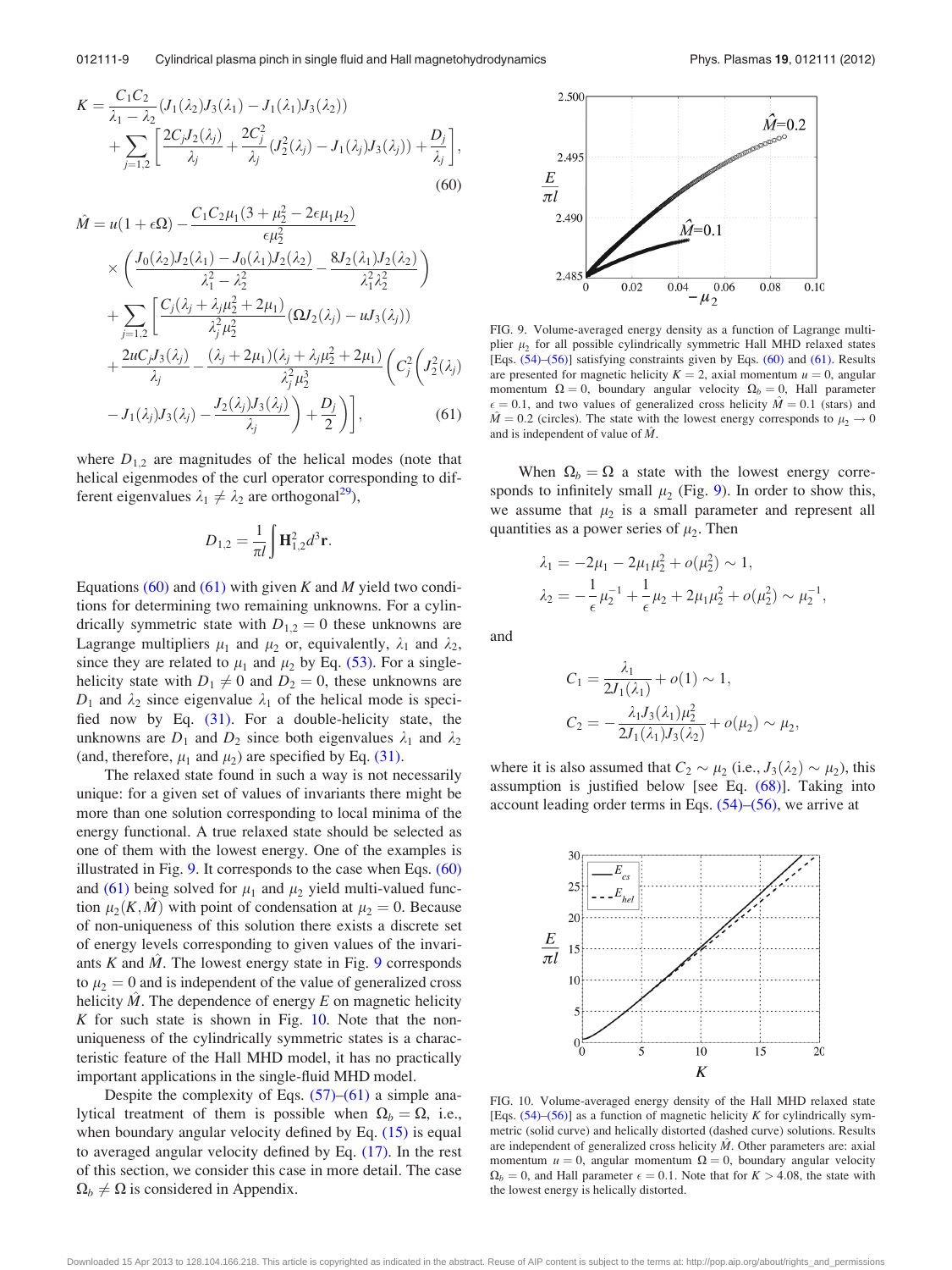<span id="page-10-0"></span>
$$
\mathbf{A}_0 = \frac{1}{2J_1(\lambda_1)} [J_1(\lambda_1 r)\mathbf{e}_{\varphi} + (J_0(\lambda_1 r) - J_0(\lambda_1))\mathbf{e}_z] + \frac{\mathbf{H}_1}{\lambda_1},
$$
\n(62)

$$
\mathbf{b}_0 = \nabla \times \mathbf{A}_0 = \frac{\lambda_1}{2J_1(\lambda_1)} \left[ J_1(\lambda_1 r) \mathbf{e}_{\varphi} + J_0(\lambda_1 r) \mathbf{e}_z \right] + \mathbf{H}_1,
$$
\n(63)

$$
\mathbf{v}_0 = \Omega r \mathbf{e}_{\varphi} + u \mathbf{e}_z - \frac{C_2}{\mu_2} [J_1(\lambda_2 r) \mathbf{e}_{\varphi} + J_0(\lambda_2 r) \mathbf{e}_z],\tag{64}
$$

where helical mode  $H_2$  is neglected, since in order to be con-sistent with Eq. [\(61\)](#page-9-0) its magnitude has to be  $D_2 = o(\mu_2^3)$ . Equations  $(62)$ – $(64)$  demonstrate the separation of scales in a relaxed state: magnetic field varies slowly in radial direction (with typical scale  $1/\lambda_1$ ) while velocity has fast varying part (with typical scale  $1/\lambda_2$ ).

In the limit  $\mu_2 \rightarrow 0$ , Eqs. [\(59\)–](#page-8-0)[\(61\)](#page-9-0) become

$$
\frac{E}{\pi l} = \frac{u^2}{2} + \frac{\Omega^2}{4} + \frac{\lambda_1^2}{4} \left( 1 - \frac{J_0(\lambda_1) J_2(\lambda_1)}{J_1^2(\lambda_1)} \right) + \frac{\lambda_1 J_0(\lambda_1)}{4 J_1(\lambda_1)} + \frac{D_1}{2},\tag{65}
$$

$$
K = \frac{\lambda_1}{2} \left( 1 - \frac{J_0(\lambda_1) J_2(\lambda_1)}{J_1^2(\lambda_1)} \right) + \frac{D_1}{\lambda_1},
$$
 (66)

$$
\hat{M} = u(1 + \epsilon \Omega) + \frac{\Omega J_2(\lambda_1)}{J_1(\lambda_1)} - \frac{2\epsilon |\mu_2| C_2^2}{\pi \mu_2^3}.
$$
 (67)

As one can see from Eq.  $(65)$  the fast varying part of the velocity does not contribute into energy in leading order. The energy of the relaxed state given by Eqs.  $(62)$ – $(64)$  is the sum of kinetic part, which is due to uniform axial flow u and/or rigid azimuthal rotation  $\Omega$ , and magnetic part, which is due to the force-free magnetic field with fixed magnetic helicity  $K$ . It is easy to verify that Eq.  $(65)$ yields the lowest possible value of the energy under constrained magnetic helicity, axial and angular momenta. This validates the use of the limit  $\mu_2 \rightarrow 0$  (or, equivalently,  $\lambda_2 \rightarrow \infty$ ).

In order to complete description of the relaxed state, one has to use Eq. (66) to determine  $\lambda_1$  for cylindrically symmetric state (with  $D_1 = 0$ ) or  $D_1$  for helically distorted state [with  $\lambda_1$  satisfying Eq. [\(31\)\]](#page-5-0). Amplitude  $C_2$  is then determined from Eq.  $(67)$ ,

$$
C_2^2 = \frac{\pi \mu_2^2}{2\epsilon} \left| \hat{M} - u(1 + \epsilon \Omega) - \frac{\Omega J_2(\lambda_1)}{J_1(\lambda_1)} \right| \sim \mu_2^2, \quad (68)
$$

which justifies assumption made above.

Though formally the terms in brackets in Eq. (64) are of order 1, they are negligible for any radius  $r > 0$  in the limit  $\lambda_2 \rightarrow \infty$ . For large arguments  $\lambda_2 r \gg 1$ , Bessel functions entering Eq. (64) are bounded,

$$
|J_m(\lambda_2 r)| \leq \sqrt{\frac{2}{\pi |\lambda_2| r}} \to 0, \quad \lambda_2 \to \infty.
$$

Therefore, at any fixed radius  $r > 0$  the relaxed velocity is asymptotically close to

$$
\mathbf{v}_0 = \Omega r \mathbf{e}_{\varphi} + u \mathbf{e}_z. \tag{69}
$$

We should also note that the boundary value of azimuthal velocity from Eq.  $(69)$  is

$$
v_{\varphi}\bigg|_{r=1}=\Omega,
$$

which is consistent with the assumed condition  $\Omega_b = \Omega$ . So, Eqs. [\(62\)–](#page-9-0)(64) describe the lowest energy Hall MHD state satisfying all imposed constraints given by Eqs. [\(8\),](#page-3-0) [\(11\)](#page-3-0), and [\(14\)–\(17\)](#page-4-0) with  $\Omega_b = \Omega$ .

Note that the relaxed magnetic field given by Eq. (63) is nothing else but a force-free Taylor state ( $\nabla \times \mathbf{b}_0 = \lambda_1 \mathbf{b}_0$ ), i.e., it is a state with minimal magnetic energy under the constraints of constant magnetic helicity and total axial magnetic flux (Fig. 11). On the other hand, the asymptotic form of the relaxed velocity given by Eq.  $(69)$  is the flow, which minimizes kinetic energy with the constraints of constant axial and angular momenta. Thus, the Hall MHD relaxed state [Eqs.  $(62)$ ,  $(63)$ , and  $(69)$ ] can be found formally from the energy minimization procedure if one ignores the generalized cross helicity constraint.

This result is in agreement with the earlier considerations first made with the use of simple model in Ref. [20](#page-13-0) and later for full Hall MHD model in Ref. [23.](#page-13-0) As mentioned there, it is a manifestation of the ill-posed variational problem: the constraint  $\hat{I}_2$  (generalized cross helicity) is more "fragile" than the target functional E (energy), since  $\hat{I}_2$  contains higher-order derivatives of velocity v in comparison with E. This result suggests that the relaxation in Hall MHD systems happens in such a manner as if there is no conservation of the generalized cross helicity. Such "fragility" of the generalized cross helicity in a real RFP experiment can be explained by its fast viscous decay due to an extra derivative of velocity and due to no-slip condition at the cylindrical boundary. The final relaxed state is trivial; it is the force-free magnetic field (Taylor state) and uniform axial flow and/or rigid rotation of plasma.



FIG. 11. Cylindrically symmetric Hall MHD relaxed state [Eqs. [\(54\)–\(56\)](#page-8-0)] with the lowest energy, corresponding to a classical Taylor (force-free) state. The state is independent of generalized cross helicity  $\hat{M}$ . Other parameters are: magnetic helicity  $K = 2$ , axial momentum  $u = 0$ , angular momentum  $\Omega = 0$ , boundary angular velocity  $\Omega_b = 0$ , and Hall parameter  $\epsilon = 0.1$ . Note that such state has no flows since both momentum invariants  $u$  and  $\Omega$  are zero.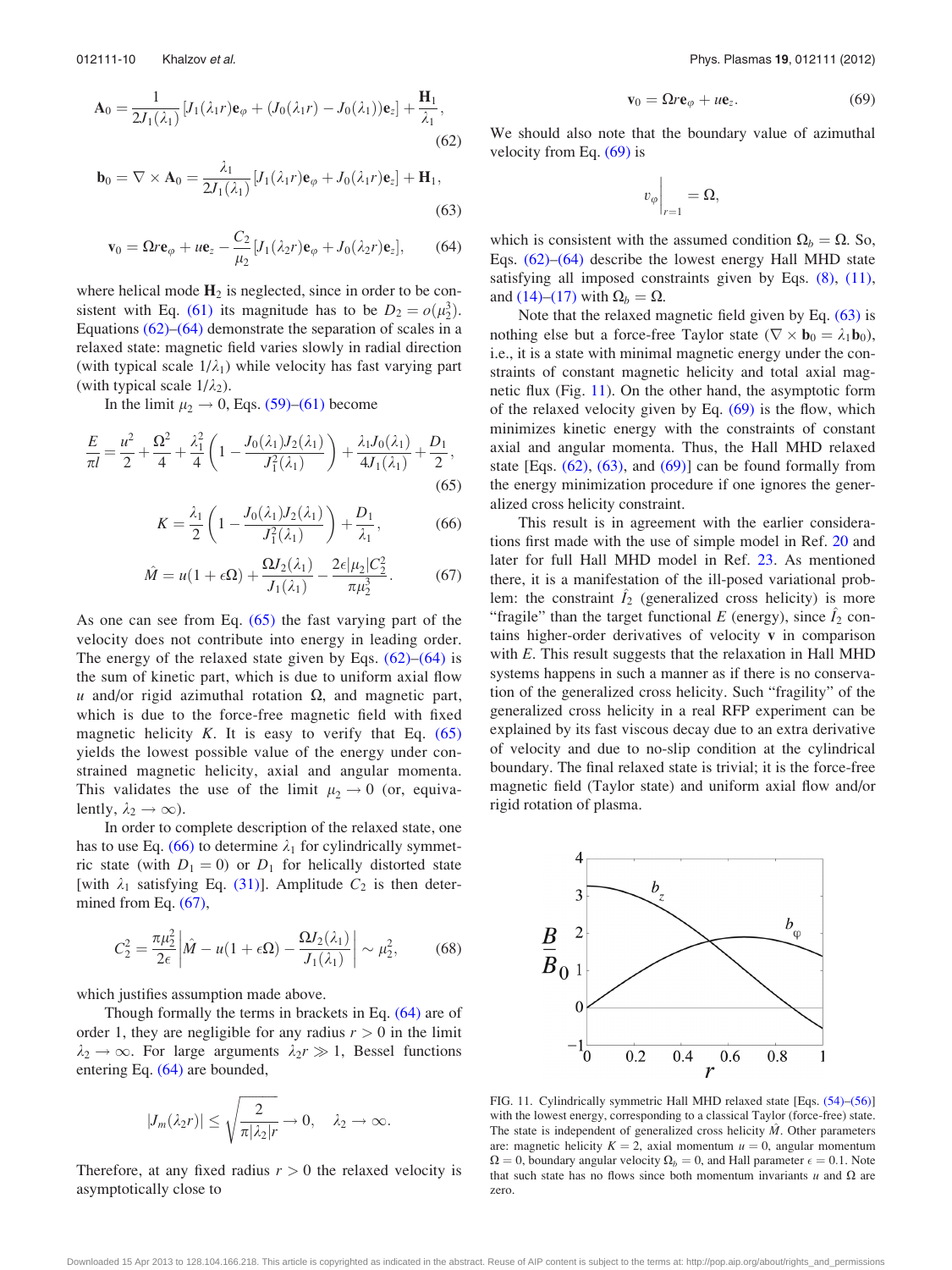<span id="page-11-0"></span>From the mathematical point of view, obtained Hall MHD relaxed state corresponds to a single-fluid MHD relaxed state [Eqs. [\(23\)–\(25\)](#page-5-0)] with  $\mu_2 = 0$ . Similar to single-fluid MHD case, helically distorted Hall MHD relaxed state can be oscillatory in time if  $v_0 \neq 0$ . The noncylindrical part of the relaxed magnetic field  $H_1$  is the helical wave with the wave-vector  $\mathbf{k} = m/r \mathbf{e}_{\varphi} + k_z \mathbf{e}_z$  and the phase velocity  $v_{ph} = v_0$ , so the frequency of oscillations is  $[cf. Eq. (34)],$  $[cf. Eq. (34)],$  $[cf. Eq. (34)],$ 

$$
\omega = -\mathbf{k} \cdot \mathbf{v}_0 = -m\Omega - k_z u. \tag{70}
$$

The transition of the force-free magnetic field to helically distorted state with  $\lambda = 3.11$  occurs when magnetic helicity  $K > 4.08$  [Sec. [III A\]](#page-4-0).

We stress here that the presence of the flow in the Hall MHD relaxed states is fully due to the inclusion of momenta invariants  $I_5$  and  $I_6$  into energy minimization procedure. If we ignore them to better adapt the model to the features of RFP experiments [see explanation in Sec. [III B](#page-7-0)], the final Hall MHD state will be just force-free (Taylor) magnetic field with no plasma flows. Obviously, such state cannot explain the flows observed in RFP experiments.

#### V. COMPARISON WITH EXPERIMENT

In this section, we compare theoretically predicted relaxed velocity with the plasma velocity measurements in the Madison symmetric torus (MST) RFP experiment taken from Ref. [7](#page-13-0). For comparison we use single-fluid MHD relaxed state [Eqs.  $(41)$ – $(43)$ ] from Sec. [III B](#page-7-0) (with flow parallel to the force-free magnetic field), since it is obtained under assumptions consistent with realistic RFP experiment. As pointed out in Sec. [IV](#page-8-0), Hall MHD relaxed state under these assumptions does not have flows, so it cannot be used for comparison.

The MST RFP has a major radius  $R = 1.5$  m and a minor radius  $a = 0.5$  m; the other plasma parameters relevant to our study are as follows: the line-averaged density is  $n \approx 1 \times 10^{13} \text{ cm}^{-3}$ , the plasma current is  $I_p = 200 - 250$  kA, the reversal parameter is  $F \approx -0.2$ , and the pinch parameter is  $\Theta \approx 1.7$ .

MST plasmas exhibit quasiperiodic (sawtooth) oscillations, which are characterized by sudden bursts in all plasma diagnostics. Sawtooth oscillations in the MST consist of a fast crash phase  $(\sim 0.1 \text{ ms})$  and a slow recovery phase  $(\sim)3$  ms). During the crash plasma relaxes towards its mini-mum energy state.<sup>[3,4](#page-13-0)</sup> This relaxation event is accompanied by a rapid flattening of the plasma parallel momentum profile (Fig. 12).

In order to compare predictions of the relaxation theory with experimental observations presented in Fig. 12, we find parallel momentum normalized by the magnetic field using Eqs. [\(42\)](#page-7-0) and [\(43\),](#page-7-0)

$$
q_{\parallel} \equiv \frac{\mathbf{v}_0 \cdot \mathbf{b}_0}{\mathbf{b}_0^2} = -\mu_2,\tag{71}
$$

where  $\mu_2$  is constant independent of radius and can be calculated from Eq. [\(46\)](#page-7-0). This result is in agreement with the



FIG. 12. Radial profile of the parallel momentum normalized by the magnetic field before (squares) and during (circles) the relaxation event in MST. Reprinted with permission from A. Kuritsyn, G. Fiksel, A. F. Almagri, D. L. Brower, W. X. Ding, M. C. Miller, V. V. Mirnov, S. C. Prager, and J. S. Sarff, Phys. Plasmas 16, 055903 (2009). Copyright 2009, American Institute of Physics.

observed flattening of the parallel momentum profile during relaxation events. The momentum profile flattening is mostly noticeable in the plasma core, while the changes at the edge are small (Fig. 12). This is similar to the incomplete relaxation of the parallel current profile observed in these relaxation events.

We emphasize that the relaxation theory is developed for isolated systems, while the MST experiment is an open system with external energy supply. However, even in open systems, where energy relaxation happens much faster than dissipative decay of the invariants, the principle of selective decay remains valid, and the present theory can be applied. This is the case of the MST RFP experiment, in which the characteristic energy relaxation time (crash phase,  $t_{crash} \sim 0.1$  ms) is much shorter than the dissipation time  $(t_{diss} \sim 100 \,\text{ms}).$ 

#### VI. CONCLUSION

In the present paper, the application of the Taylor relaxation theory to a cylindrical plasma pinch was generalized by inclusion into energy minimization procedure of velocity related ideal invariants. We obtained the minimum energy (relaxed) states within the framework of both single-fluid and Hall MHD. When we began the calculations, our motivation and expectation was that more general Hall MHD would lead to more diverse relaxed states than single-fluid MHD, and that these might help to explain the rotation that seems to be ubiquitous in the RFP experimental results. To our surprise, it was not so. It turned out that accurate minimization of the energy  $E$  in the Hall MHD model leads only to the force-free Taylor magnetic field and simple flows (rigid rotation and/or uniform axial flow), while MHD relaxed states are much more complex and diverse. Physically this suggests that the difference between two models appears in the process of relaxation in the way that makes Hall MHD states simpler. From the mathematical point of view, this is due to ill-posedness of the variational problem in the Hall MHD, which is related to "fragility" of the generalized cross helicity  $\hat{I}_2$  explained at the end of Sec. [IV.](#page-8-0) Our formal analysis shows that accurate energy minimizations in the Hall MHD with or without generalized cross helicity lead to the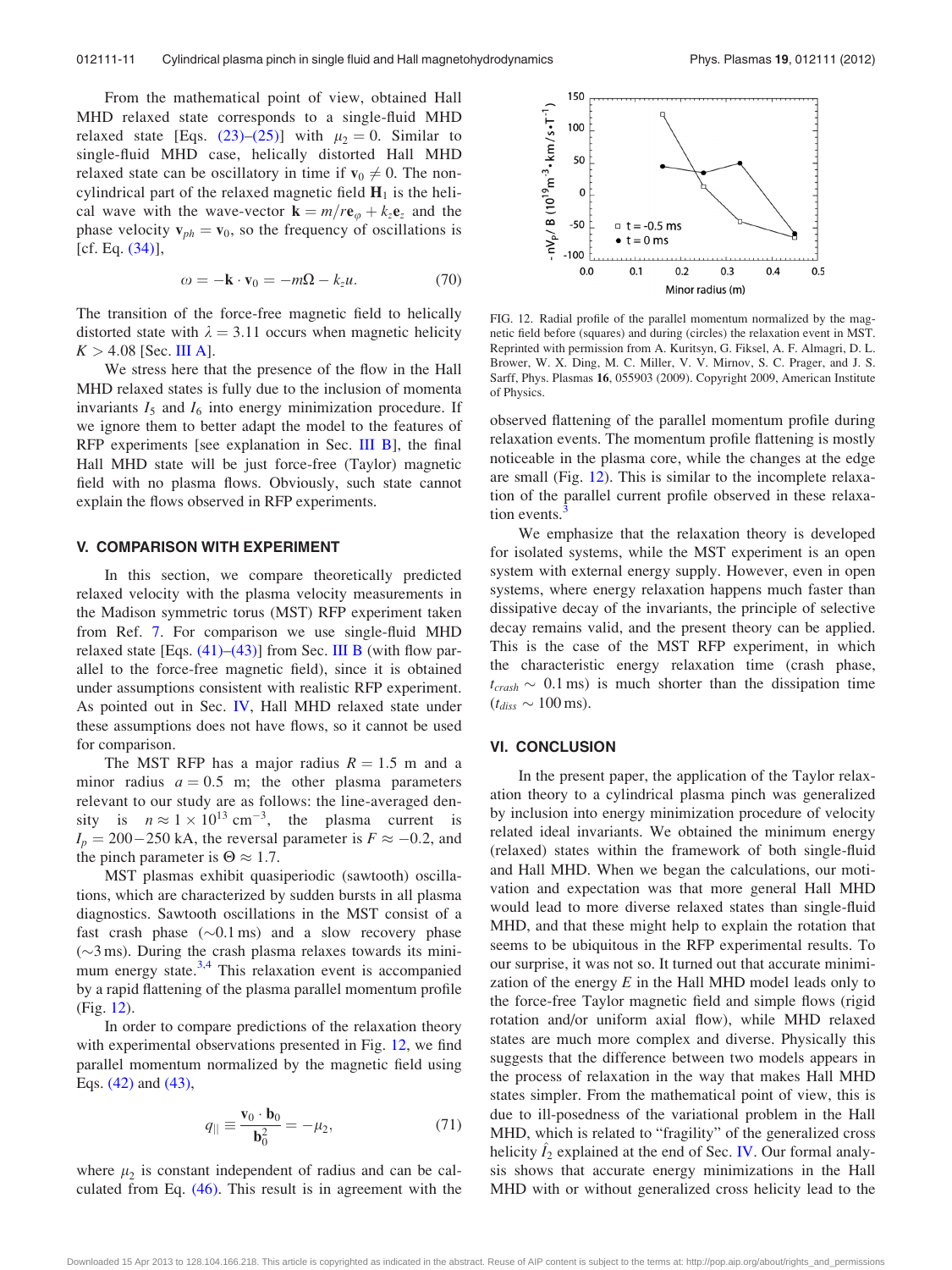same result. Therefore, during Hall MHD relaxation in a weakly dissipative system one should expect rapid viscous decay of the generalized cross helicity—it is not a robust invariant and does not affect the final relaxed state.

In both single-fluid and Hall MHD models, depending on initial values of the corresponding invariants the relaxed states can be either cylindrically or helically symmetric. The interesting property of the helically symmetric relaxed states is their oscillatory behavior. The helical distortion of relaxed velocity and magnetic field acts as a helical wave, propagating on a cylindrically symmetric background. The phase velocity of such a wave is not zero only when the initial values of velocity related invariants are not zero.

Like all variational theories of plasma relaxation, the present calculation is silent as to the details of the dynamics that are responsible for the relaxation process. The only requirement is that they preserve the robust invariants assumed during the variational procedure. The comparison of the theoretically predicted relaxed states with MST RFP experiment (Sec. [V\)](#page-11-0) shows that the ideal single-fluid MHD results are in better qualitative agreement with the experimental data than the Hall MHD results. The single-fluid MHD yields more complex states with flow and agrees better with experimental results, than Hall MHD. The Hall effect (or other non-MHD effects) can influence the relaxation dynamics, but the final relaxed state in the experiment resembles the minimum energy state from the single-fluid MHD. Further insight in this regard requires more detailed experimental measurements and large scale computer simulations.

## ACKNOWLEDGMENTS

The authors wish to thank C. Hegna and C. Sovinec for useful discussions. This work is supported by the National Science Foundation and by the U.S. Department of Energy under Grant DE-FG02ER-54868.

# APPENDIX: RELAXED STATES IN HALL MHD FOR  $\Omega_{b} \neq \Omega$

In general case, when  $\Omega_b \neq \Omega$ , there are no simple analytical solutions to Eqs. [\(57\)–](#page-8-0)[\(61\)](#page-9-0). In order to find, for example, a cylindrically symmetric relaxed state (so,  $D_{1,2} = 0$ ), one has to solve Eqs. [\(60\)](#page-9-0) and [\(61\)](#page-9-0) for  $\mu_1$  and  $\mu_2$  (or, equivalently, for  $\lambda_1$  and  $\lambda_2$ ), substitute found values into Eqs.  $(57)$ – $(59)$ , and if there are several solutions, choose the state with the lowest energy. Such procedure can be realized numerically and it leads to non-trivial profiles of magnetic field and velocity (Fig. 13). It should be emphasized here that the non-trivial relaxed states obtained in this way do not always have a smooth transition to a trivial state [Eqs. [\(62\)](#page-9-0), [\(63\)](#page-10-0), and [\(69\)](#page-10-0)] when  $\Omega_b \rightarrow \Omega$ .

We note that the Lagrange multipliers method applied to a minimization problem with constraints gives a solution from a class of continuous, differentiable functions. If we are not restricted to this class of functions, it is possible to construct a discontinuous relaxed state, which has lower energy than any other state. Indeed, let us represent velocity in the form,



FIG. 13. Example of a "smooth" cylindrically symmetric Hall MHD relaxed state [Eqs.  $(54)$ – $(56)$ ], which is not a true minimum energy state. Calculations are done for magnetic helicity  $K = 2$ , generalized cross helicity  $\hat{M} = 0.1$ , boundary angular velocity  $\Omega_b = 0$ , axial momentum  $u = 0$ , angular momentum  $\Omega = 0.1$ , and Hall parameter  $\epsilon = 0.1$ . Solid lines are components of magnetic field and dashed lines are components of velocity.

$$
\mathbf{v} = \mathbf{u} + (\Omega_b - \Omega) S(r) \mathbf{e}_{\varphi}, \tag{A1}
$$

where **u** is assumed to be spatially continuous and  $S(r)$  is a discontinuous function describing a spike at the boundary,

$$
S(r) = \begin{cases} 0, & r \neq 1; \\ 1, & r = 1. \end{cases}
$$

For such representation of velocity, the generalized cross helicity constraint now has a form,

$$
\hat{I}_2 = \int \mathbf{u} \cdot (\mathbf{b} + \frac{\epsilon}{2} \nabla \times \mathbf{u}) d^3 \mathbf{r} + \pi l \epsilon (\Omega_b - \Omega) u_z \Big|_{r=1},
$$
\n
$$
\hat{I}_2 \Big|_{\tau=0} = \pi l \hat{M},
$$
\n(A2)

and the azimuthal component of u should satisfy boundary condition [cf. Eq. [\(15\)](#page-4-0)],

$$
\int_0^{2\pi} u_\varphi \bigg|_{r=1} d\varphi = 2\pi \Omega.
$$
 (A3)

In terms of continuous differentiable functions **b** and **u**, the problem is now reduced to the case  $\Omega_b = \Omega$  with modified generalized cross helicity [Eq. [\(A2\)\]](#page-2-0). Hence, continuous part of the relaxed state is determined by Eqs. [\(62\),](#page-9-0) [\(63\)](#page-10-0), and [\(69\)](#page-10-0). The spike discontinuity at the boundary introduced in Eq. [\(A1\)](#page-2-0) enters the azimuthal component of the relaxed velocity,

$$
\mathbf{v}_0 = \Omega r \mathbf{e}_{\varphi} + u \mathbf{e}_z + (\Omega_b - \Omega) S(r) \mathbf{e}_{\varphi}.
$$
 (A4)

The state given by Eqs.  $(62)$ ,  $(63)$ , and  $(A4)$  has the lowest possible energy under imposed constraints. Therefore, isolated dissipative Hall MHD system will tend to relax toward this state.

A discontinuity at the boundary in the relaxed azimuthal velocity Eq.  $(A4)$  is due to the assumption that axial flux of the fluid vorticity  $I_4$  [Eq. [\(15\)\]](#page-4-0) is conserved. However, similar to the generalized cross helicity, this constraint is more "fragile" than the energy since it contains higher-order derivatives of the velocity. As a result, ideal invariant  $I_4$  is more